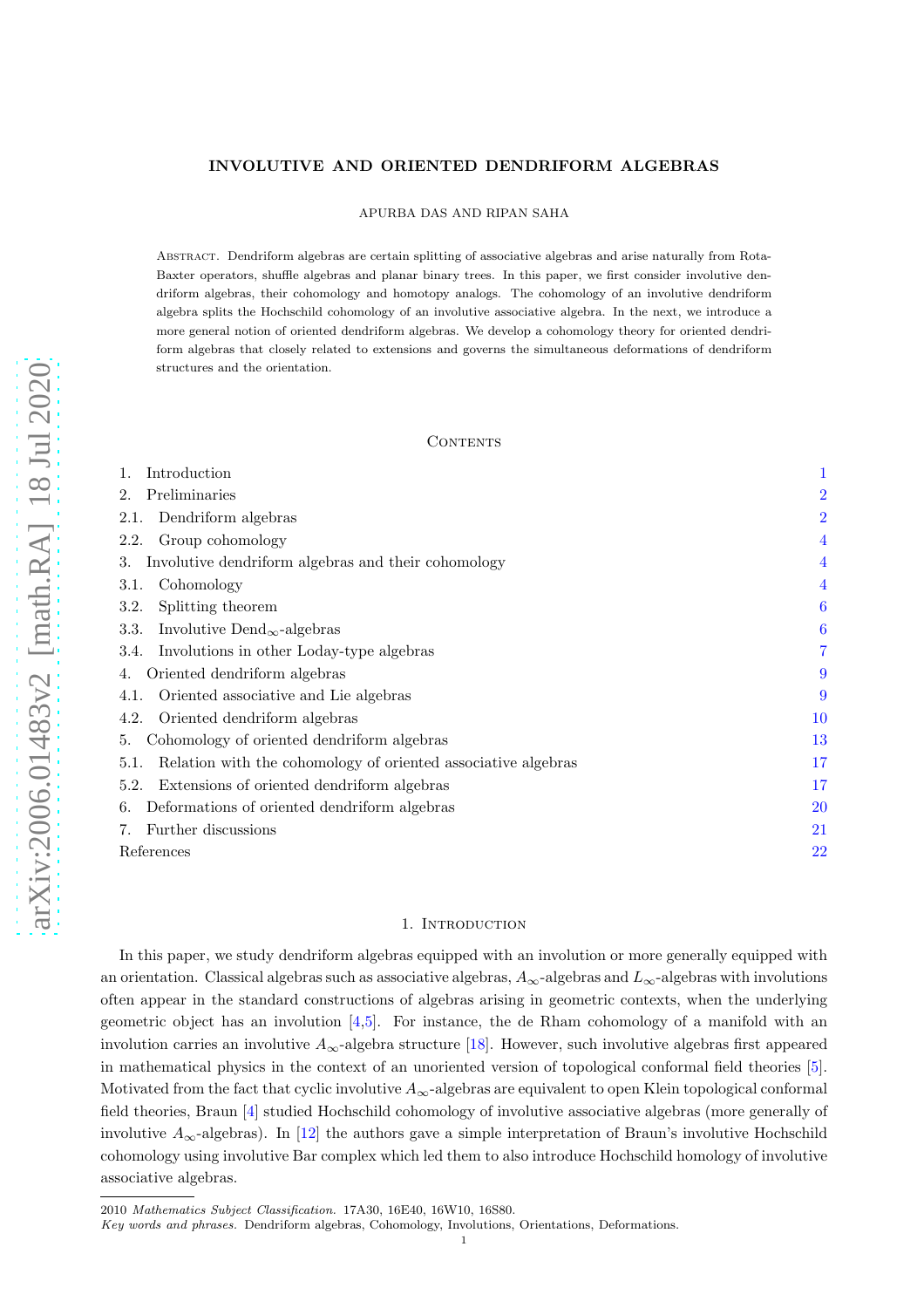Recently, Koam and Pirashvili [\[14\]](#page-21-5) introduced a notion of oriented associative algebras (provided by an orientation group) and a new cohomology for an oriented associative algebra that governs the simultaneous deformation of the algebra and the orientation. An oriented associative algebra with the orientation group  $\{\pm 1\}$  is an involutive associative algebra.

As mentioned at the beginning, in this paper, we shall study involutive and oriented dendriform algebras. Dendriform algebras first appeared in the work of Loday in his study of the periodicity phenomenons in the algebraic K-theory  $[16]$ . He also defines cohomology for dendriform algebras with trivial coefficients. The operadic approach of the cohomology with arbitrary coefficients was treated in [\[18\]](#page-21-3). An explicit description of the cohomology was given in [\[8\]](#page-21-7). Dendriform algebras pay very much attention in last two decades due to its connection with Rota-Baxter operators [\[1](#page-21-8)[,11\]](#page-21-9), shuffle algebras [\[16](#page-21-6)[,20\]](#page-21-10) and planar binary trees [\[16\]](#page-21-6). Subsequently, Loday and his collaborators defined few other algebras (e.g. associative dialgebras, associative trialgebras, dendriform trialgebras, quadri-algebras, ennea-algebras etc.) in connections with combinatorial objects [\[3](#page-21-11)[,15](#page-21-12)[–17\]](#page-21-13). See the recent article [\[7\]](#page-21-14) for overview of these algebras. These algebras are called Lodaytype algebras.

The contents of the present paper section-wise can be described as follows. In Section [2,](#page-1-0) we recall some preliminaries about dendriform algebras and their cohomology. In Section [3,](#page-3-1) we first define a cohomology for involutive dendriform algebras. This cohomology can be thought of as a splitting of Hochschild cohomology of involutive associative algebras (Theorem [3.3\)](#page-4-0). We also show that the ordinary dendriform cohomology of an involutive dendriform algebra splits as a sum of this involutive dendriform cohomology and a skew factor (Theorem [3.4\)](#page-5-2). Next, we consider involutive strongly homotopy dendriform algebras. They are splitting of involutive  $A_{\infty}$ -algebras introduced in [\[4\]](#page-21-1). Rota-Baxter operators on involutive  $A_{\infty}$ -algebras give rise to involutive strongly homotopy dendriform algebras. We end Section [3](#page-3-1) by defining involutions in other Lodaytype algebras. Examples of involutive dendriform algebras will be given in Section [4](#page-8-0) where we consider a more general notion of oriented dendriform algebras.

In Section [5,](#page-12-0) we define a cohomology theory for oriented dendriform algebras. In Proposition [5.3,](#page-16-2) we relate this cohomology with the cohomology of oriented associative algebras introduced in [\[14\]](#page-21-5). Like classical cohomology theories, the cohomology of oriented dendriform algebras is closely related to extensions of oriented dendriform algebras (Theorem [5.6\)](#page-17-0).

Finally, in Section [6,](#page-19-0) we generalize the classical deformation theory of Gerstenhaber [\[13\]](#page-21-15) to oriented dendriform algebras. More precisely, we consider deformations of oriented dendriform algebras by deforming both the dendriform structure and the given orientation. We will see that such deformations are closely related to the cohomology of oriented dendriform algebras introduced in the previous section (Theorems [6.3](#page-19-1) and [6.5\)](#page-20-1).

<span id="page-1-0"></span>All vector spaces, linear maps and tensor products are over a field  $K$  of characteristics zero.

## 2. Preliminaries

In this section, we recall dendriform algebras, their representations and explicit cohomology theory [\[16\]](#page-21-6), [\[18\]](#page-21-3), [\[8\]](#page-21-7). We also recall group cohomology of group G with coefficients in a G-module (see [\[21\]](#page-21-16) for instance).

#### <span id="page-1-1"></span>2.1. Dendriform algebras.

2.1. **Definition.** A dendriform algebra consists of a vector space D together with two linear maps  $\prec, \succ$ :  $D \otimes D \rightarrow D$  satisfying the following three identities

<span id="page-1-2"></span>
$$
(1) \qquad (a \prec b) \prec c = a \prec (b \prec c + b \succ c),
$$

$$
(2) \qquad (a \succ b) \prec c = a \succ (b \prec c),
$$

<span id="page-1-3"></span>(3) 
$$
(a \prec b + a \succ b) \succ c = a \succ (b \succ c), \text{ for all } a, b, c \in D.
$$

A dendriform algebra as above may be denoted by a triple  $(D, \prec, \succ)$ . It follows from  $(1)-(3)$  $(1)-(3)$  that the sum operation  $a \star b = a \prec b + a \succ b$  turns out to be associative. Thus, a dendriform algebra can be thought of as a splitting of an associative algebra.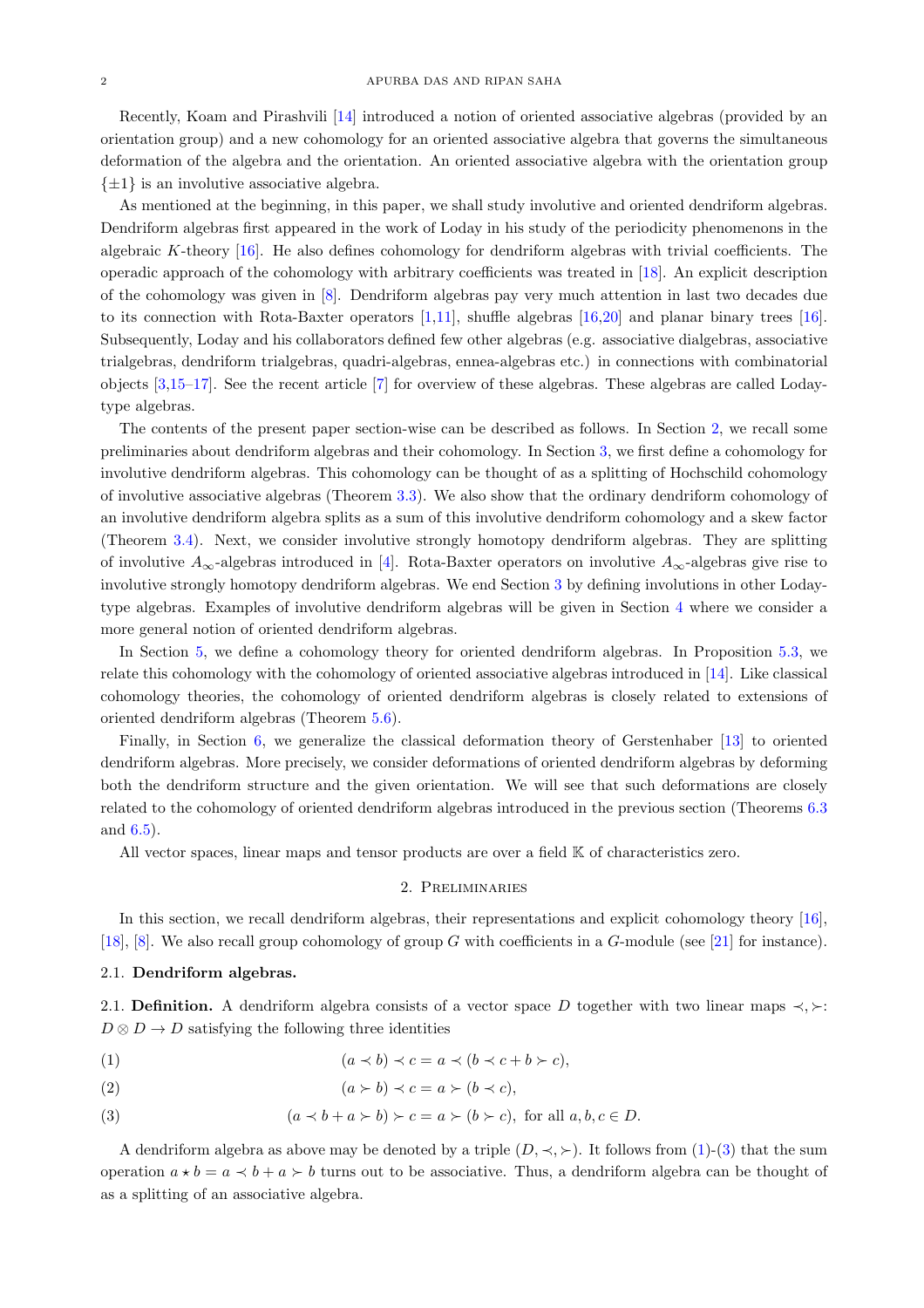Dendriform algebras appear from Rota-Baxter algebras, shuffle algebras and arithmetre of planar binary trees [\[1](#page-21-8)[,11](#page-21-9)[,20\]](#page-21-10). The operadic cohomology of dendriform algebras was given in [\[18\]](#page-21-3). In [\[8\]](#page-21-7) one of the present author describes the explicit cohomology theory for dendriform algebras with coefficients in a representation. We recall this cohomology here. For  $n \geq 1$ , let  $C_n$  be the set of first n natural numbers. We denote the elements of  $C_n$  as  $C_n = \{ [1], [2], \ldots, [n] \}$ . For  $m, n \ge 1$  and  $1 \le i \le m$ , there are maps  $R_0(m; 1, \ldots, n, \ldots, 1)$ :  $C_{m+n-1} \to C_m$  and  $R_i(m; 1, \ldots, n, \ldots, 1): C_{m+n-1} \to \mathbb{K}[C_n]$  defined by

<span id="page-2-0"></span>(4) 
$$
R_0(m; \overbrace{1,\ldots,\underbrace{n}_{i\text{-th place}}^m,\ldots,1})([r]) = \begin{cases} [r] & \text{if } r \leq i-1 \\ [i] & \text{if } i \leq r \leq i+n-1 \\ [r-n+1] & \text{if } i+n \leq r \leq m+n-1, \end{cases}
$$

<span id="page-2-1"></span>(5) 
$$
R_i(m; \overbrace{1, \ldots, n, \ldots, 1}^{m}, \ldots, 1)([r]) = \begin{cases} [1] + [2] + \cdots + [n] & \text{if } r \leq i - 1 \\ [r - (i - 1)] & \text{if } i \leq r \leq i + n - 1 \\ [1] + [2] + \cdots + [n] & \text{if } i + n \leq r \leq m + n - 1. \end{cases}
$$

2.2. Definition. Let  $D = (D, \prec, \succ)$  be a dendriform algebra. A representation of D consists of a vector space M together with linear maps (called action maps)

$$
\prec : D \otimes M \rightarrow M \qquad \succ : D \otimes M \rightarrow M \qquad \prec : M \otimes D \rightarrow M \qquad \succ : M \otimes D \rightarrow M
$$

satisfying the 9 identities where each pair of 3 identities correspond to the identities  $(1)-(3)$  $(1)-(3)$  with exactly one of  $a, b, c$  is replaced by an element of M.

It follows that any dendriform algebra is a representation of itself with the obvious action maps. Before we recall the cohomology with coefficients in a representation, we need some more notations. Define elements  $\pi_D \in \text{Hom}(\mathbb{K}[C_2] \otimes D \otimes D, D), \theta_1 \in \text{Hom}(\mathbb{K}[C_2] \otimes D \otimes M, M)$  and  $\theta_2 \in \text{Hom}(\mathbb{K}[C_2] \otimes M \otimes D, M)$  by

$$
\begin{cases} \pi_D([1];a,b)=a \prec b \\ \pi_D([2];a,b)=a \succ b, \end{cases} \qquad \begin{cases} \theta_1([1];a,m)=a \prec m \\ \theta_1([2];a,m)=a \succ m, \end{cases} \qquad \begin{cases} \theta_2([1];m,a)=m \prec a \\ \theta_2([2];m,a)=m \succ a, \end{cases}
$$

for  $a, b \in D$  and  $m \in M$ . Then the linear maps  $\prec, \succ: D \otimes D \to D$  defines a dendriform algebra structure on D if and only if  $\pi_D$  satisfies

$$
\pi_D(R_0(2;2,1)[r];\pi_D(R_1(2;2,1)[r];a,b),c)=\pi_D(R_0(2;1,2)[r];a,\pi_D(R_2(2;1,2)[r];b,c),
$$

for all  $a, b, c \in D$  and  $[r] \in C_3$ . Moreover, M defines a representation of the dendriform algebra D if and only if for  $a, b \in D$ ,  $m \in M$  and  $[r] \in C_3$ ,

$$
\theta_1(R_0(2; 2, 1)[r]; \pi_D(R_1(2; 2, 1)[r]; a, b), m) = \theta_1(R_0(2; 1, 2)[r]; a, \theta_1(R_2(2; 1, 2)[r]; b, m),
$$
  
\n
$$
\theta_2(R_0(2; 2, 1)[r]; \theta_1(R_1(2; 2, 1)[r]; a, m), b) = \theta_1(R_0(2; 1, 2)[r]; a, \theta_2(R_2(2; 1, 2)[r]; m, b),
$$
  
\n
$$
\theta_2(R_0(2; 2, 1)[r]; \theta_2(R_1(2; 2, 1)[r]; m, a), b) = \theta_2(R_0(2; 1, 2)[r]; m, \pi_D(R_2(2; 1, 2)[r]; a, b).
$$

For more details, see [\[8\]](#page-21-7). Let  $(D, \prec, \succ)$  be a dendriform algebra and M be a representation. For each  $n \geq 1$ , we define

$$
C^n_{\mathrm{dend}}(D, M) := \mathrm{Hom}(\mathbb{K}[C_n] \otimes D^{\otimes n}, M)
$$

and a map  $\delta_{\text{dend}}: C_{\text{dend}}^n(D, M) \to C_{\text{dend}}^{n+1}(D, M)$  by

$$
(\delta_{\text{dend}} f)([r]; a_1, \ldots, a_{n+1})
$$
  
=  $\theta_1 (R_0(2; 1, n)[r]; a_1, f(R_2(2; 1, n)[r]; a_2, \ldots, a_{n+1}))$   
+  $\sum_{i=1}^n (-1)^i f(R_0(n; 1, \ldots, 2, \ldots, 1)[r]; a_1, \ldots, a_{i-1}, \pi_D(R_i(1, \ldots, 2, \ldots, 1)[r]; a_i, a_{i+1}), a_{i+2}, \ldots, a_{n+1})$   
+  $(-1)^{n+1} \theta_2 (R_0(2; n, 1)[r]; f(R_1(2; n, 1)[r]; a_1, \ldots, a_n), a_{n+1}),$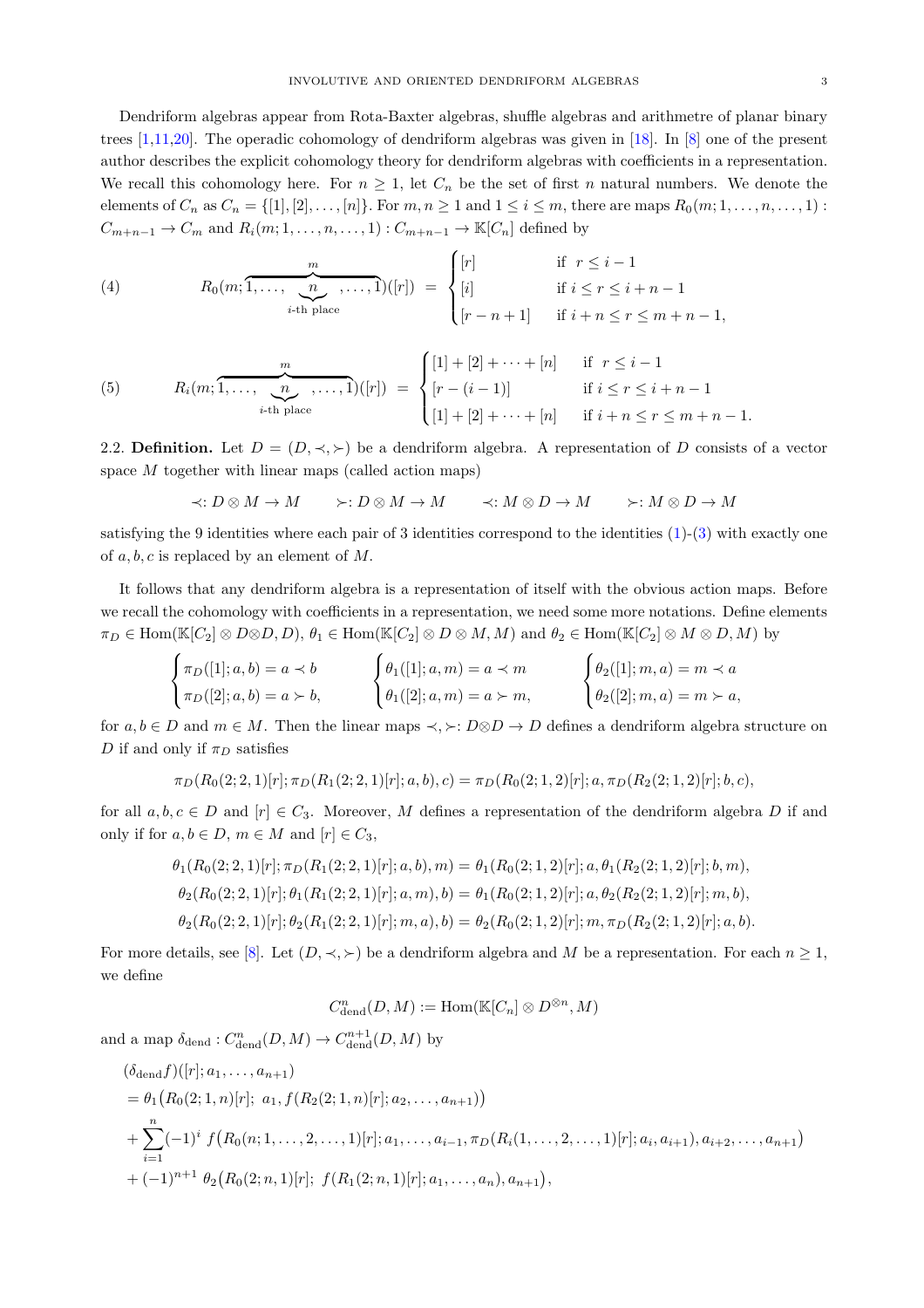for  $[r] \in C_{n+1}$  and  $a_1, \ldots, a_{n+1} \in D$ . It is shown in [\[8\]](#page-21-7) that  $(\delta_{\text{dend}})^2 = 0$ . The cohomology of the cochain complex  $(\{C_{\text{dend}}^n(D, M)\}_{n\geq 1}, \delta_{\text{dend}})$  is called the cohomology of the dendriform algebra D with coefficients in M. We call this cohomology as ordinary cohomology to distinguish it from the cohomology of involutive dendriform algebras in the next section.

<span id="page-3-0"></span>2.2. Group cohomology. In the main course of the paper, we will also need the cohomology of a group with coefficients in a module [\[21\]](#page-21-16). Let G be a group and M a G-module. We define  $C_{\text{grp}}^n(G, M) := \text{Maps}(G^{\times n}, M)$ and a map  $\delta_{\rm grp}: C^n_{\rm grp}(G,M)\to C^{n+1}_{\rm grp}(G,M)$  by

$$
(\delta_{\text{grp}}f)(g_1,\ldots,g_{n+1})=g_1f(g_2,\ldots,g_{n+1})+\sum_{i=1}^n(-1)^i f(g_1,\ldots,g_i g_{i+1},\ldots,g_{n+1})+(-1)^{n+1}f(g_1,\ldots,g_n).
$$

Then it follows that  $(\delta_{\rm grp})^2 = 0$ . The corresponding cohomology groups are denoted by  $H_{\rm grp}^n(G, M)$ , for  $n \geq 0$  and they are called the cohomology of G with coefficients in the module M.

<span id="page-3-4"></span>2.3. **Remark.** A cochain complex  $(M_{\bullet}, \delta)$  is said to be G-equivariant if each  $M_i$  is a G-module and the coboundary map  $\delta$  is G-equivariant. In this case, one can define a bicomplex computing the cohomology of G with coefficients in the complex  $(M_{\bullet}, \delta)$ . The *i*-th column of the bicomplex is the cohomology complex of the group G with coefficients in  $M_i$  and the horizontal maps are induced by the G-equivariant map  $\delta$ .

## 3. Involutive dendriform algebras and their cohomology

<span id="page-3-1"></span>In this section, we introduce involutive dendriform algebras and define suitable cohomology for involutive dendriform algebras. This cohomology is a splitting of the Hochschild cohomology of involutive associative algebras introduced by Braun [\[4\]](#page-21-1). The ordinary dendriform cohomology of an involutive dendriform algebra splits as a sum of this involutive dendriform cohomology and a skew factor. We also introduce involutive Dend<sub>∞</sub>-algebras and their relation with Rota-Baxter operator on involutive  $A_{\infty}$ -algebras. We end this section by defining involutions in other Loday-type algebras.

3.1. Definition. Let  $D = (D, \prec, \succ)$  be a dendriform algebra. An involution on D is a linear map  $\ast : D \to$ D,  $a \mapsto a^*$  satisfying  $a^{**} = a$  and  $(a \prec b)^* = b^* \succ a^*$ , for all  $a, b \in D$ .

The two conditions in the above definition implies that  $(a \succ b)^* = b^* \prec a^*$  as

$$
(a \succ b)^* = (a^{**} \succ b^{**})^* = (b^* \prec a^*)^{**} = b^* \prec a^*.
$$

A dendriform algebra together with an involution is called an involutive dendriform algebra. Examples of involutive dendriform algebras will be provided in the next section when we define a more general notion of oriented dendriform algebras.

An involutive associative algebra is an associative algebra A together with a linear map  $* : A \to A$ ,  $a \mapsto a^*$ satisfying  $a^{**} = a$  and  $(ab)^* = b^*a^*$ , for all  $a, b \in A$ . It follows that if  $(D, \prec, \succ)$  is an involutive dendriform algebra with involution \*, then  $(D, \star = \prec + \succ)$  is an involutive associative algebra with same involution \*.

Let  $(D, \prec, \succ)$  be an involutive dendriform algebra with involution \*. A representation of it is given by a representation M of the dendriform algebra D together with an involution  $M \to M$ ,  $m \mapsto m^*$  (i.e.  $m^{**} = m$ ) satisfying  $(a \prec m)^* = m^* \succ a^*$  and  $(a \succ m)^* = m^* \prec a^*$ .

These conditions also implies that  $(m \lt a)^* = a^* \gt m^*$  and  $(m \gt a)^* = a^* \lt m^*$  holds. It is easy to see that any involutive dendriform algebra is a representation of itself.

<span id="page-3-2"></span>3.1. Cohomology. Let  $(D, \prec, \succ)$  be an involutive dendriform algebra and M be a representation. First consider the ordinary dendriform algebra cochain complex  $(\{C^n_{\text{dend}}(D, M)\}_{n \geq 1}$ ,  $\delta_{\text{dend}})$  as given in the previous section. For each  $n \geq 1$ , we define

$$
iC_{\text{dend}}^n(D,M) := \left\{ f \in C_{\text{dend}}^n(D,M) | f([r]; a_1, \dots, a_n)^* = (-1)^{\frac{(n-1)(n-2)}{2}} f([n-r+1]; a_n^*, \dots, a_1^*), \forall [r] \in C_n \text{ and } a_1, \dots, a_n \in D \right\}.
$$

<span id="page-3-3"></span>3.2. **Proposition.** We have  $\delta_{\text{dend}}(iC_{\text{dend}}^n(D,M)) \subset iC_{\text{dend}}^{n+1}(D,M)$ , for all  $n \geq 1$ .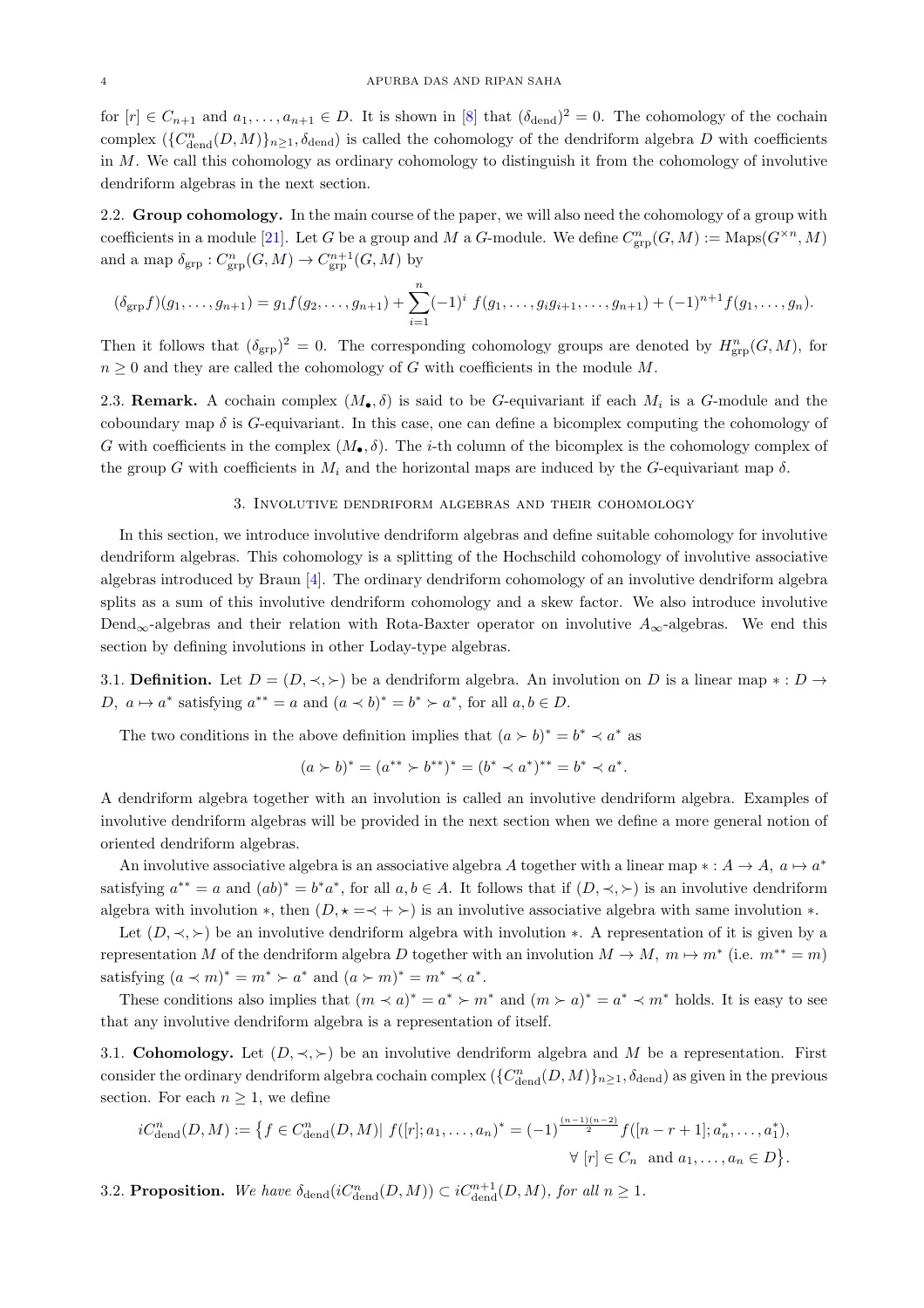*Proof.* For  $f \in iC^n_{\text{dend}}(D, M)$  and  $[r] \in C_{n+1}$ , we have

$$
((\delta_{\text{dend} f})([r]; a_1, ..., a_{n+1}))^*
$$
\n
$$
= \theta_1 (R_0(2; 1, n)[r]; a_1, f(R_2(2; 1, n)[r]; a_2, ..., a_{n+1})^*
$$
\n
$$
+ \sum_{i=1}^n (-1)^i f(R_0(n; 1, ..., 2, ..., 1)[r]; a_1, ..., a_{i-1}, \pi_D(R_i(n; 1, ..., 2, ..., 1)[r]; a_i, a_{i+1}), a_{i+2}, ..., a_{n+1})^*
$$
\n
$$
+ (-1)^{n+1} \theta_2 (R_0(2; n, 1)[r]; f(R_1(2; n, 1)[r]; a_1, ..., a_n), a_{n+1})^*
$$
\n
$$
= \theta_2 (R_0(2; n, 1)[n-r+2]; f(R_2(2; 1, n)[r]; a_2, ..., a_{n+1})^*, a_1^*
$$
\n
$$
+ (-1)^{\frac{(n-1)(n-2)}{2}} \sum_{i=1}^n (-1)^i f(R_0(n; 1, ..., \sum_{i-1}^2, ..., 1)[r] \cdot a_i, a_{i+1})^*, a_{i-1}^*, ..., a_{i+2}^*
$$
\n
$$
\pi_D(R_i(n; 1, ..., \sum_{i}^2, ..., 1)[r]; a_i, a_{i+1})^*, a_{i-1}^*, ..., a_1^*)
$$
\n
$$
+ (-1)^{n+1} \theta_1 (R_0(2; 1, n)[n-r+2]; a_{n+1}^*, f(R_1(2; n, 1)[r]; a_1, ..., a_n)^*)
$$
\n
$$
= (-1)^{\frac{(n-1)(n-2)}{2}} \theta_2 (R_0(2; n, 1)[n-r+2]; f(R_1(2; n, 1)[n-r+2]; a_{n+1}^*, ..., a_2^*), a_1^*)
$$
\n
$$
+ (-1)^{\frac{(n-1)(n-2)}{2}} (-1)^{n+1} \sum_{i=1}^n (-1)^{n-i+1} f(R_0(n; 1, ..., \sum_{i-i+1}^2, ..., 1)[n-r+2]; a_{i+1}^*, a_i^*, a_{i+1}^*, ..., a_{i+2}^*
$$
\n
$$
+ (-1)^{n+1} (-1)^{\
$$

It follows from the above proposition that  $({iC^n_{\text{dend}}(D, M)}_{n \geq 1}$ ,  $\delta_{\text{dend}})$  is a subcomplex of the cochain complex  $(\{C_{\text{dend}}^n(D,M)\}_{n\geq 1}, \delta_{\text{dend}})$ . The cohomology of this subcomplex is called the cohomology of the involutive dendriform algebra  $D$  with coefficients in  $M$ .

Note that the cohomology of involutive associative algebras was introduced by Braun [\[4\]](#page-21-1) by viewing an involutive associative algebra as a square-zero derivation on the free involutive associative algebra (equivalently as a square-zero coderivation on the cofree involutive associative coalgebra). Later, Fernández-Valéncia and Giansiracusa [\[12\]](#page-21-4) gave a construction of the cohomology using involutive bar complex. Here we give a more explicit description of their cohomology.

Let  $A$  be an involutive associative algebra and  $M$  be an involutive  $A$ -bimodule. Then the collection of spaces  $\{iC^n_{\text{Hoch}}(A, M)\}_{n\geq 0}$  where  $iC^0_{\text{Hoch}} = \{m \in M | m^* = -m\}$  and for  $n \geq 1$ 

$$
iC_{\text{Hoch}}^n(A, M) := \left\{ f : A^{\otimes n} \to M | f(a_1, \dots, a_n)^* = (-1)^{\frac{(n-1)(n-2)}{2}} f(a_n^*, \dots, a_1^*), \ \forall a_1, \dots, a_n \in A \right\}
$$

is a subcomplex of the classical Hochschild cochain complex. The cohomology of this subcomplex is called the Hochschild cohomology of the involutive associative algebra A with coefficients in the involutive A-bimodule M. We denote the corresponding cohomology groups by  $iH_{\rm Hoch}^{\bullet}(A,M)$ .

It has been shown in [\[8,](#page-21-7) Theorem 2.9] that ordinary dendriform algebra cohomology splits the Hochschild cohomology. This splitting passes onto respective involutive subcomplexes. Hence we obtain the following.

<span id="page-4-0"></span>3.3. Theorem. Let  $(D, \prec, \succ)$  be an involutive dendriform algebra and M a representation of it. Consider the corresponding involutive associative algebra  $(D, \star = \prec + \succ)$  and the involutive associative D-bimodule M. Then the collection of maps

$$
S_n: iC^n_{\text{dend}}(D, M) \to iC^n_{\text{Hoch}}(D, M), \ f \mapsto f_{[1]} + \cdots + f_{[n]}, \ \ \text{for} \ n \ge 1
$$

induces a morphism  $iH_{\text{dend}}^{\bullet}(D, M) \rightarrow iH_{\text{Hoch}}^{\bullet}(D, M)$  between corresponding cohomologies.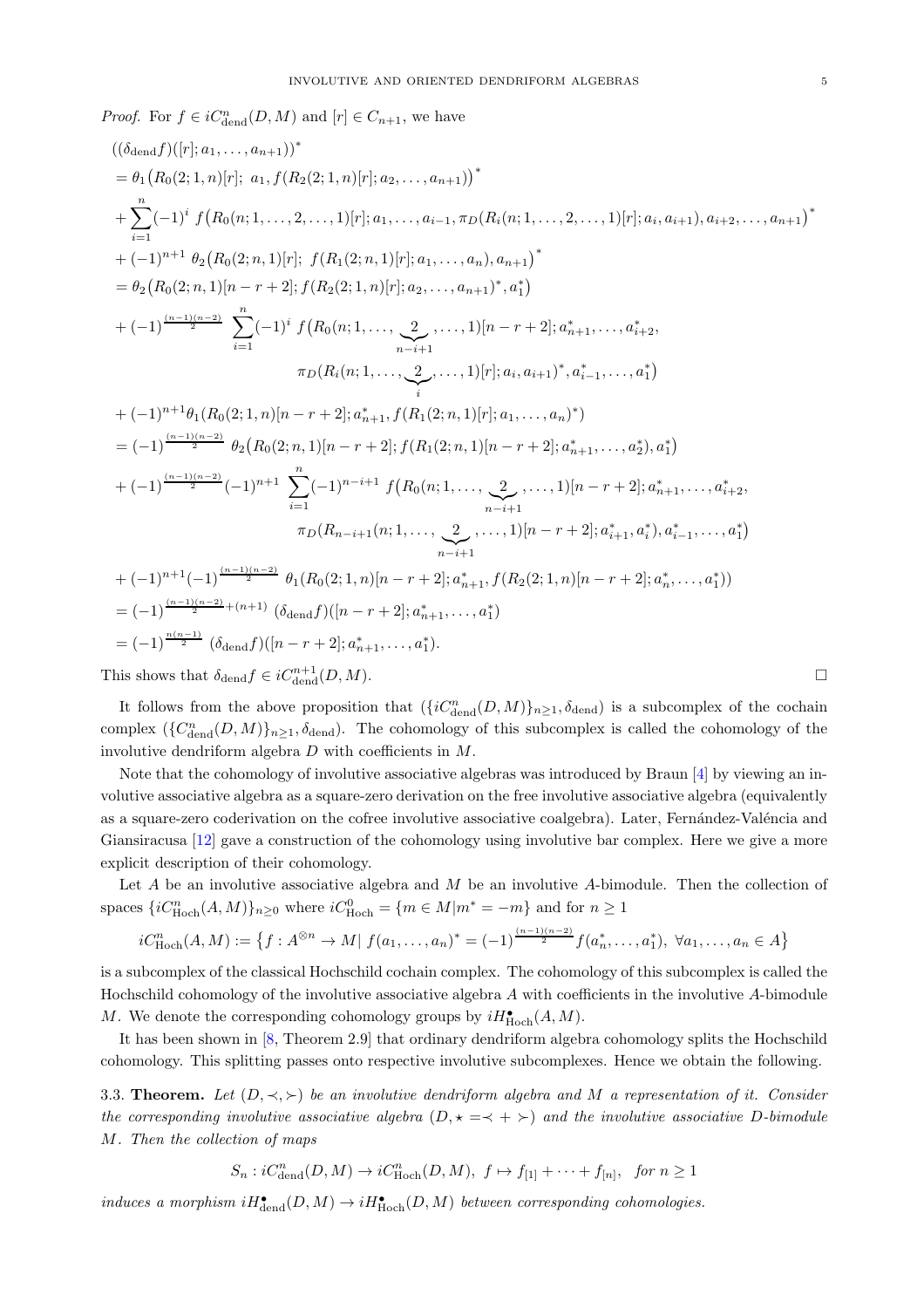<span id="page-5-0"></span>3.2. Splitting theorem. Let  $(D, \prec, \succ)$  be an involutive dendriform algebra and M be a representation of it. For each  $n \geq 1$ , consider a linear map  $T_n : C^n_{\text{dend}}(D, M) \to C^n_{\text{dend}}(D, M)$  defined by

$$
(T_nf)([r]; a_1, \ldots, a_n) = (-1)^{\frac{(n-1)(n-2)}{2}} f([n-r+1]; a_n^*, \ldots, a_1^*)^*,
$$

for all  $[r] \in C_n$  and  $a_1, \ldots, a_n \in D$ . It is easy to see that  $(T_n)^2 = id$ . Hence the map  $T_n$  has eigenvalues  $+1$ and  $-1$ . The eigenspace corresponding to the eigenvalue  $+1$  is precisely given by  $iC^n_{\text{dend}}(D, M)$ . We denote the eigenspace corresponding to the eigenvalue  $-1$  by  $i_{-}C_{\text{dend}}^{n}(D, M)$ . Then it is easy to see that

<span id="page-5-3"></span>(6) 
$$
C_{\text{dend}}^n(D, M) \cong iC_{\text{dend}}^n(D, M) \oplus i\_{C_{\text{dend}}^n(D, M), f \mapsto \left(\frac{f + T_nf}{2}, \frac{f - T_nf}{2}\right), \text{ for } n \ge 1.
$$

Moreover, a similar observation of Proposition [3.2](#page-3-3) shows that  $(\{i\_{C_{\text{dend}}^n(D,M)\}_{n\geq 1}, \delta_{\text{dend}})$  is a subcomplex of the ordinary dendriform algebra complex  $(\{C^n_{\text{dend}}(D, M)\}_{n \geq 1}$ ,  $\delta_{\text{dend}})$ . We denote the corresponding cohomology groups by  $i_H^{\bullet}$ <sub>dend</sub> $(D, M)$ . It is also easy to see that the isomorphisms [\(6\)](#page-5-3) preserve the corresponding differentials on both sides. Hence we obtain the following.

<span id="page-5-2"></span>3.4. Theorem. Let  $D$  be an involutive dendriform algebra and  $M$  be a representation of it. Then the ordinary dendriform algebra cohomology  $H_{\text{dend}}^{\bullet}(D, M)$  splits as  $H_{\text{dend}}^{\bullet}(D, M) \cong iH_{\text{dend}}^{\bullet}(D, M) \oplus i-H_{\text{dend}}^{\bullet}(D, M)$ .

3.5. **Remark.** A similar decomposition theorem for the cohomology of involutive associative algebras (with coefficients in itself) was obtained by Braun [\[4\]](#page-21-1). His approach is based on viewing as involutive associative algebra as a square-zero derivation on the free involutive associative algebra (equivalently as a square-zero coderivation on the cofree associative coalgebra). This approach is only applicable to cohomology with self coefficients. On the other hand, our approach is more elementary and applicable to cohomology with arbitrary coefficients.

3.6. Remark. It has been shown in [\[8\]](#page-21-7) that the ordinary dendriform cohomology of a dendriform algebra with coefficients in itself governs the deformation of the dendriform structure. For the general operadic treatment, see [\[18\]](#page-21-3). Similarly, the cohomology of an involutive dendriform algebra  $D$  (with coefficients in itself) defined in this section governs the deformation of D as an involutive dendriform algebra (not allowing to deform the involution). In the following sections, we consider a more general notion of oriented dendriform algebras and their cohomology that governs the simultaneous deformation of the dendriform structure and the orientation.

<span id="page-5-1"></span>3.3. Involutive Dend<sub>∞</sub>-algebras. The notion of strongly homotopy dendriform algebras (Dend<sub>∞</sub>-algebras in short) was defined in the book of Loday and Vallette [\[18\]](#page-21-3). In [\[8\]](#page-21-7), one of the present author describes Dend<sub>∞</sub>-algebras using the combinatorial functions  $\{R_0, R_i\}$  that are defined in Section [2.](#page-1-0) In this subsection, we study involutive Dend<sub>∞</sub>-algebras.

3.7. Definition. [\[8\]](#page-21-7) A Dend<sub>∞</sub>-algebra consists of a graded vector space  $\mathcal{A} = \oplus A_i$  together with a collection  $\{\mu_{k,[r]} : \mathcal{A}^{\otimes k} \to \mathcal{A} \mid 1 \leq k < \infty, [r] \in C_k\}$  of multilinear maps with  $\deg(\mu_{k,[r]}) = k-2$  satisfying the following identities: for each  $n \geq 1$  and  $[r] \in C_n$ ,

$$
\sum_{i+j=n+1} \sum_{\lambda=1}^j (-1)^{\lambda(i+1)+i(|a_1|+\cdots+|a_{\lambda-1}|)} \mu_{j,R_0(j;1,\ldots,i,\ldots,1)[r]}(a_1,\ldots,a_{\lambda-1},\mu_{i,R_\lambda(j;1,\ldots,i,\ldots,1)[r]}(a_\lambda,\ldots,a_{\lambda+i-1}),
$$
  

$$
a_{\lambda+i},\ldots,a_n) = 0,
$$

for  $a_1, \ldots, a_n \in A$ .

The coderivation interpretation of  $Dend_{\infty}$ -algebras are also given in [\[8\]](#page-21-7). Consider the graded vector space  $V = sA$ , the suspension of A. Then the multiplications  $\{\mu_{k, [r]}\}_{1 \leq k < \infty, [r] \in C_k}$  induce multiplications  $\{\varrho_{k,[r]}: V^{\otimes k} \to V \mid 1 \leq k < \infty, [r] \in C_k\}$  on the graded vector space V with  $\deg(\varrho_{k,[r]}) = -1$ . More precisely,  $\varrho_{k,[r]} := (-1)^{\frac{k(k-1)}{2}} s \circ \mu_{k,[r]} \circ (s^{-1})^{\otimes k}$ . Finally, the multiplications  $\{\varrho_{k,[1]}, \ldots, \varrho_{k,[k]}\}\$  induces a degree  $-1$  coderivation  $\widetilde{\varrho_k}$  on the free diassociative coalgebra Diass<sup>c</sup> $(V) = TV \otimes V \otimes TV$ . It has been shown that  $(\mathcal{A}, {\mu_{k,[r]}})$  is a Dend<sub>∞</sub>-algebra is equivalent to that the degree  $-1$  coderivation

$$
D = \tilde{\varrho}_1 + \tilde{\varrho}_2 + \dots \in \text{Coder}^{-1}(\text{Diass}^c(V)) \quad \text{satisfies} \quad D^2 = 0.
$$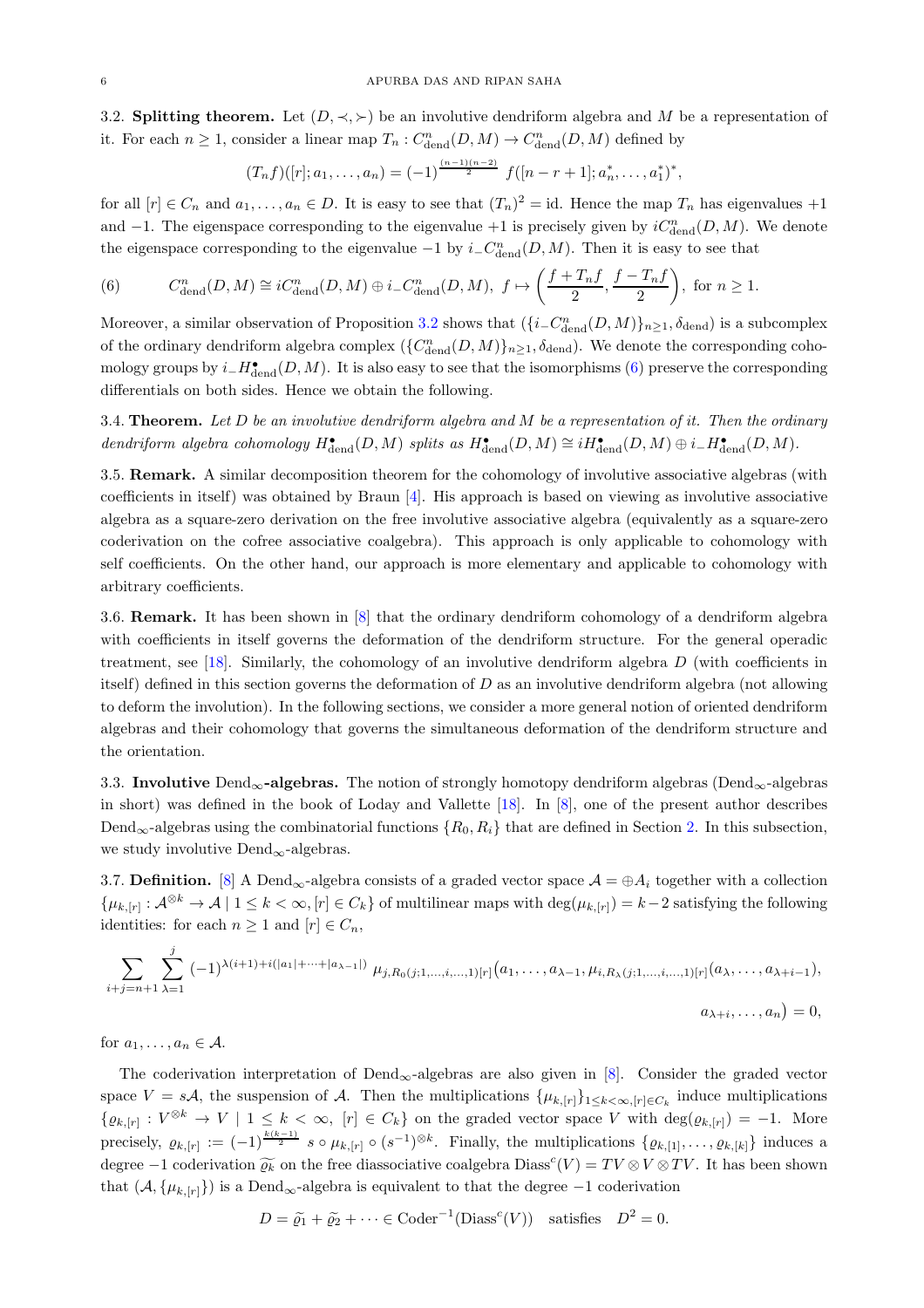3.8. **Definition.** An involutive Dend<sub>∞</sub>-algebra is a Dend<sub>∞</sub>-algebra  $(A, \{\mu_{k,[r]}\})$  together with an involution (i.e. a degree 0 linear map  $* : A \to A$ ,  $a \mapsto a^*$  satisfying  $a^{**} = a$ ) that satisfies

<span id="page-6-1"></span>(7) 
$$
\mu_{k,[r]}(a_1,\ldots,a_k)^* = (-1)^{\theta} (-1)^{\frac{(n-1)(n-2)}{2}} \mu_{k,[k-r+1]}(a_k^*,\ldots,a_1^*), \text{ for } 1 \le k < \infty \text{ and } [r] \in C_k,
$$

where  $\theta = \sum_{i=1}^{k} |a_i| (\sum_{j=i+1}^{k} |a_j|)$  appears from the Koszul sign convension.

An involutive Dend<sub>∞</sub>-algebra whose underlying graded vector space  $A$  is concentrated in degree 0 is nothing but an involutive dendriform algebra.

3.9. **Remark.** An involution on the graded vector space A gives rise to an involution on  $V = sA$  that induces an involution on the free diassociative coalgebra Diass<sup>c</sup>(V). Then  $(A, {\{\mu_{k,[r]}\},\ast})$  is an involutive Dend<sub>∞</sub>-algebra if and only if  $D = \tilde{\varrho}_1 + \tilde{\varrho}_2 + \cdots$  is a square-zero coderivation on Diass<sup>c</sup>(V) that preserves the involution, i.e.  $D(x^*) = D(x)^*$ , for  $x \in \text{Diass}^c(V)$ .

Involutive  $A_{\infty}$ -algebras was introduced was introduced in [\[4\]](#page-21-1) as an  $A_{\infty}$ -algebra  $(\mathcal{A}, {\mu_k})$  together with an involution that satisfies the identity similar to [\(7\)](#page-6-1), i.e.

$$
\mu_k(a_1,\ldots,a_k)^* = (-1)^{\theta} (-1)^{\frac{(n-1)(n-2)}{2}} \mu_k(a_k^*,\ldots,a_1^*), \text{ for } 1 \le k < \infty.
$$

Hence as a consequence of [\[8,](#page-21-7) Theorem 4.8], we get the following.

3.10. Proposition. Let  $(A, \{\mu_{k,[r]}\}, *)$  be an involutive Dend<sub>∞</sub>-algebra. Then  $(A, \{\mu_k\}, *)$  is an involutive  $A_{\infty}$ -algebra, where  $\mu_k := \mu_{k,1} + \cdots + \mu_{k,[k]},$  for  $k \geq 1$ .

<span id="page-6-2"></span>3.11. **Remark.** It is known that skeletal  $Dend_{\infty}$ -algebras are closely related to the ordinary cohomology of dendriform algebras [\[8\]](#page-21-7). In the same manner, one can easily show that skeletal involutive  $Dend_{\infty}$ -algebras are related to the cohomology of involutive dendriform algebras introduced in Subsection [3.1.](#page-3-2) Since the proof is along to the line of above-mentioned reference, we do not repeat it here.

Rota-Baxter operators on  $A_{\infty}$ -algebras was introduced in [\[8\]](#page-21-7) that induce Dend<sub>∞</sub>-algebra structures. Here we extend it to the involutive case.

3.12. **Definition.** Let  $(A, \{\mu_k\}, *)$  be an involutive  $A_{\infty}$ -algebra. A degree 0 linear map  $R : A \to A$  is said to be a Rota-Baxter operator if R satisfies  $R(a^*) = R(a)^*$  and

$$
R(\mu_k(a_1,\ldots,a_k)) = R\bigg(\sum_{i=1}^k \mu_k(R(a_1),\ldots,R(a_{i-1}),a_i,R(a_{i+1}),\ldots,R(a_k))\bigg), \text{ for } k \ge 1.
$$

3.13. Proposition. Let R be a Rota-Baxter operator on an involutive  $A_{\infty}$ -algebra  $(\mathcal{A}, {\mu_k}, *)$ . Then  $(\mathcal{A}, {\mu_{k,[r]}})$ , \*) is an involutive Dend<sub>∞</sub>-algebra, where

$$
\mu_{k, [r]}(a_1, \ldots, a_k) := \mu_k(R(a_1), \ldots, R(a_{r-1}), a_r, R(a_{r+1}), \ldots, R(a_k)), \text{ for } k \ge 1 \text{ and } [r] \in C_k.
$$

*Proof.* The pair  $(A, \{\mu_{k,[r]}\})$  is a Dend<sub>∞</sub>-algebra is proved in [\[8,](#page-21-7) Theorem 5.2]. Moreover, we have

$$
\mu_{k,[r]}(a_1,\ldots,a_k)^* = \mu_k(R(a_1),\ldots,R(a_{r-1}),a_r,R(a_{r+1}),\ldots,R(a_k))^*
$$
  
=  $(-1)^{\theta}(-1)^{\frac{(n-1)(n-2)}{2}} \mu_k(R(a_k^*),\ldots,R(a_{r+1}^*),a_r^*,R(a_{r-1}^*),\ldots,R(a_1^*))$   
=  $(-1)^{\theta}(-1)^{\frac{(n-1)(n-2)}{2}} \mu_{k,[k-r+1]}(a_k^*,\ldots,a_1^*), \text{ for } [r] \in C_k.$ 

<span id="page-6-0"></span>Hence we have verified the identity [\(7\)](#page-6-1).

3.4. Involutions in other Loday-type algebras. There are other algebras (than dendriform algebras) introduced by Loday and his collaborators in their study of algebras arising in combinatorics. Associative dialgebras, associative trialgebras, dendriform trialgebras, quadri-algebras, ennea-algebras are examples of such algebras  $[3,15-17]$  $[3,15-17]$  $[3,15-17]$ . In [\[7\]](#page-21-14) it has been shown that all these algebras can be described by multiplications

$$
\sqcup
$$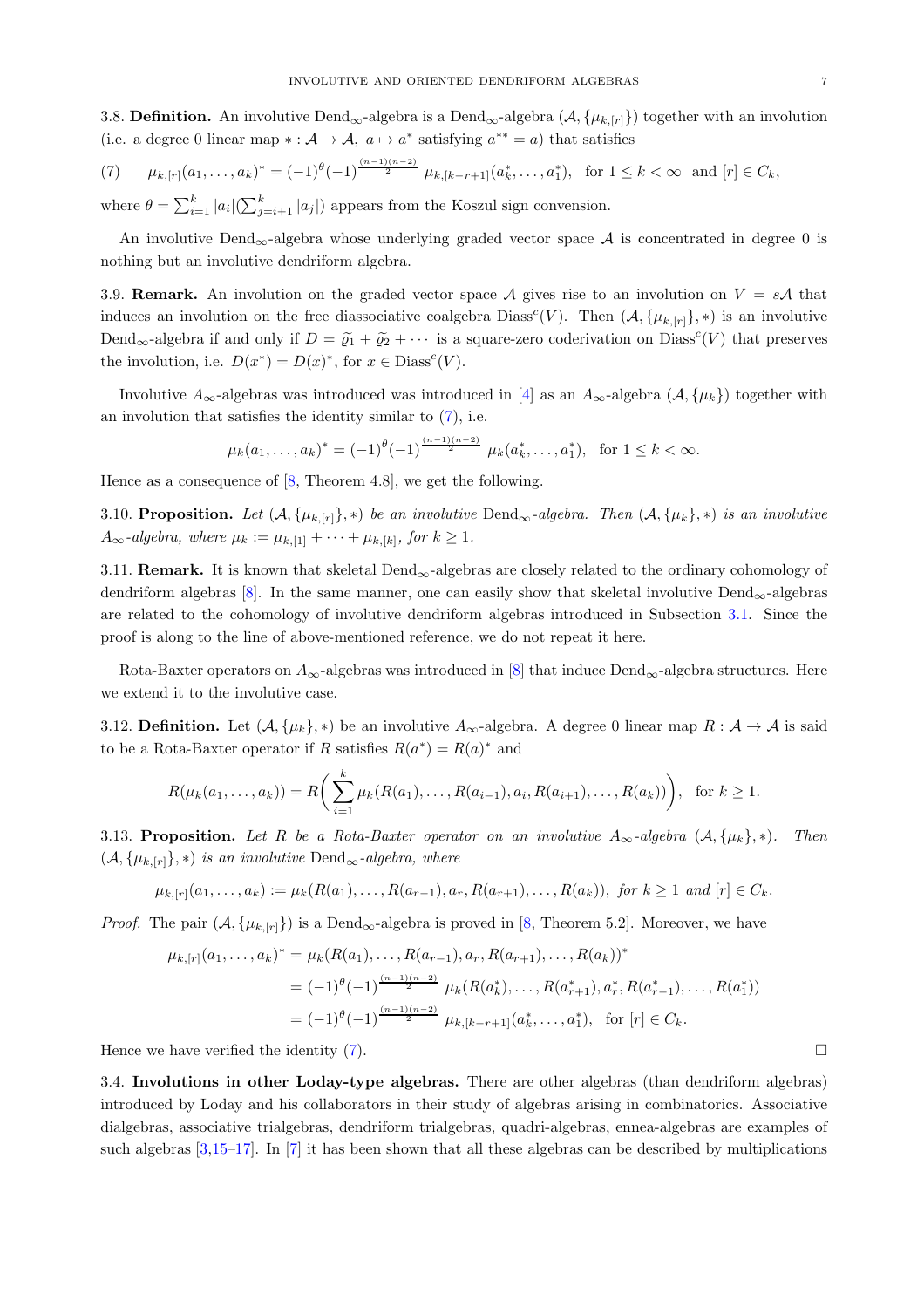in suitable operads. These algebras are called Loday-algebras. More precisely, for any fixed type of Lodayalgebras, there is a collection of non-empty sets  $\{U_n\}_{n\geq 1}$  and a collection of 'nice' functions

$$
R_0(m; \overbrace{1, \ldots, 1, \underbrace{n, \ldots, 1}_{i \text{-th}}, 1, \ldots, 1}_{m}) : U_{m+n-1} \to U_m,
$$
  

$$
R_i(m; \overbrace{1, \ldots, 1, \underbrace{n, \ldots, 1}_{i \text{-th}}, 1, \ldots, 1}) : U_{m+n-1} \to \mathbb{K}[U_n], \quad 1 \leq i \leq m
$$

so that the spaces  $\{\mathcal{O}(n) = \text{Hom}(\mathbb{K}[U_n] \otimes A^{\otimes n}, A)\}_{n \geq 1}$  forms a non-symmetric operad with partial compositions

$$
(f \circ_i g)(r; a_1, \ldots, a_{m+n-1})
$$
  
=  $f(R_0(m; 1, \ldots, n, \ldots, 1)r; a_1, \ldots, a_{i-1}, g(R_i(m; 1, \ldots, n, \ldots, 1)r; a_i, \ldots, a_{i+n-1}), \ldots, a_{m+n-1}),$ 

for  $f \in \mathcal{O}(m)$ ,  $g \in \mathcal{O}(n)$  and  $r \in U_{m+n-1}$ . In case of dendriform algebras,  $U_n = C_n$  and the functions  ${R_0, R_i}$  are given by [\(4\)](#page-2-0) and [\(5\)](#page-2-1). For other types of Loday-algebras, the corresponding sets  ${U_n}_{n\geq 1}$  are given in the table below, and the corresponding structure functions  $\{R_0, R_i\}$  are explicitly given in [\[7\]](#page-21-14). Let 'Lod' denotes either of the above types of Loday-algebras. Then a Lod-algebra structure on a vector space A is equivalent to a multiplication  $\pi$  on the above operad O. The cohomology of the Lod-algebra A is then defined by the cohomology induced from the multiplication  $\pi$  in the operad  $\mathcal{O}$ .

In all these Loday-algebras, there is a suitable set theoretic map ∗ :  $U_n \to U_n$  (for each  $n \ge 1$ ) satisfying  $**$  = id. For various types of Loday-algebras mentioned above, the corresponding sets  $\{U_n\}_{n\geq 1}$  and the maps  $* : U_n \to U_n$  are given by the following:

| Type of algebras        | $U_n$                                                | $*: U_n \to U_n$                                                                     |
|-------------------------|------------------------------------------------------|--------------------------------------------------------------------------------------|
| associative dialgebras  | $PBT_n$ (planar binary trees with <i>n</i> vertices) | (mirror reflection of $t$ )<br>$*(t) = t^T$                                          |
| associative trialgebras | $PT_n$ (planar trees with <i>n</i> vertices)         | $*(t) = t^T$ (mirror reflection of t)                                                |
| dendriform algebras     |                                                      | $*(r) = [n - r + 1]$                                                                 |
| dendriform trialgebras  | $P_n$ = nonempty subsets of $\{1,\ldots,n\}$         | $\mid S^c$<br>if $S \neq \{1, , n\}$<br>if $S = \{1, , n\}$<br>$*(S) = \langle$<br>S |
| quadri-algebras         | $C_n \times C_n$                                     | $*(r, r') = (* (r]), * (r'))$                                                        |
| ennea-algebras          | $P_n \times P_n$                                     | $*(S, S') = (*(S), *(S'))$                                                           |

Using the maps  $*$  on  $\{U_n\}_{n>1}$ , we are now in a position to define involutive Lod-algebras. Let A be a fixed Lod-algebra with structure functions  $\{R_0, R_i\}$  defined on sets  $\{U_n\}_{n\geq 1}$ . Let  $\pi \in \mathcal{O}(2) = \text{Hom}(\mathbb{K}[U_2] \otimes A^{\otimes 2}, A)$ denote the corresponding multiplication. An involution on the Lod-algebra A is given by a vector space involution  $* : A \rightarrow A$  satisfying

$$
\pi(r;a,b)^* = \pi(*r;b^*,a^*), \text{ for } r \in U_2, a, b \in A.
$$

Let  $(A, \pi, *)$  be an involutive Lod-algebra. Define

$$
iC^{n}(A,A) = \{f \in \mathcal{O}(n) | f(r;a_1,\ldots,a_n)^{*} = (-1)^{\frac{(n-1)(n-2)}{2}} f(*r;a_n^{*},\ldots,a_1^{*}), \forall r \in U_n\}.
$$

Then similar to Proposition [3.2,](#page-3-3) one can show that  $({iC<sup>n</sup>(A, A)}_{n>1}, \delta_n)$  is a subcomplex of the cochain complex  $({\{\mathcal{O}(n)\}_n}_{\geq 1}, \delta_{\pi})$ . The corresponding cohomology groups are called the cohomology of the involutive Lod-algebra A, and denoted by  $iH^{\bullet}(A, A)$ .

Note that in this discussion we only consider (involutive) cohomology of Lod-algebras with coefficients in itself. The more general cohomology of Lod-algebras with coefficients in a representation is described in [\[7\]](#page-21-14). Using the approach of Subsection [3.1,](#page-3-2) we can define involutive representations of involutive Lod-algebras and their cohomology with coefficients in an involutive representation.

Moreover, similar to Theorem [3.4,](#page-5-2) one can show that for an involutive Lod-algebra A, the ordinary cohomology of the Lod-algebra A splits as a direct sum of the involutive cohomology and a skew-factor. Since the proof is similar to Theorem [3.4,](#page-5-2) we do not repeat it here.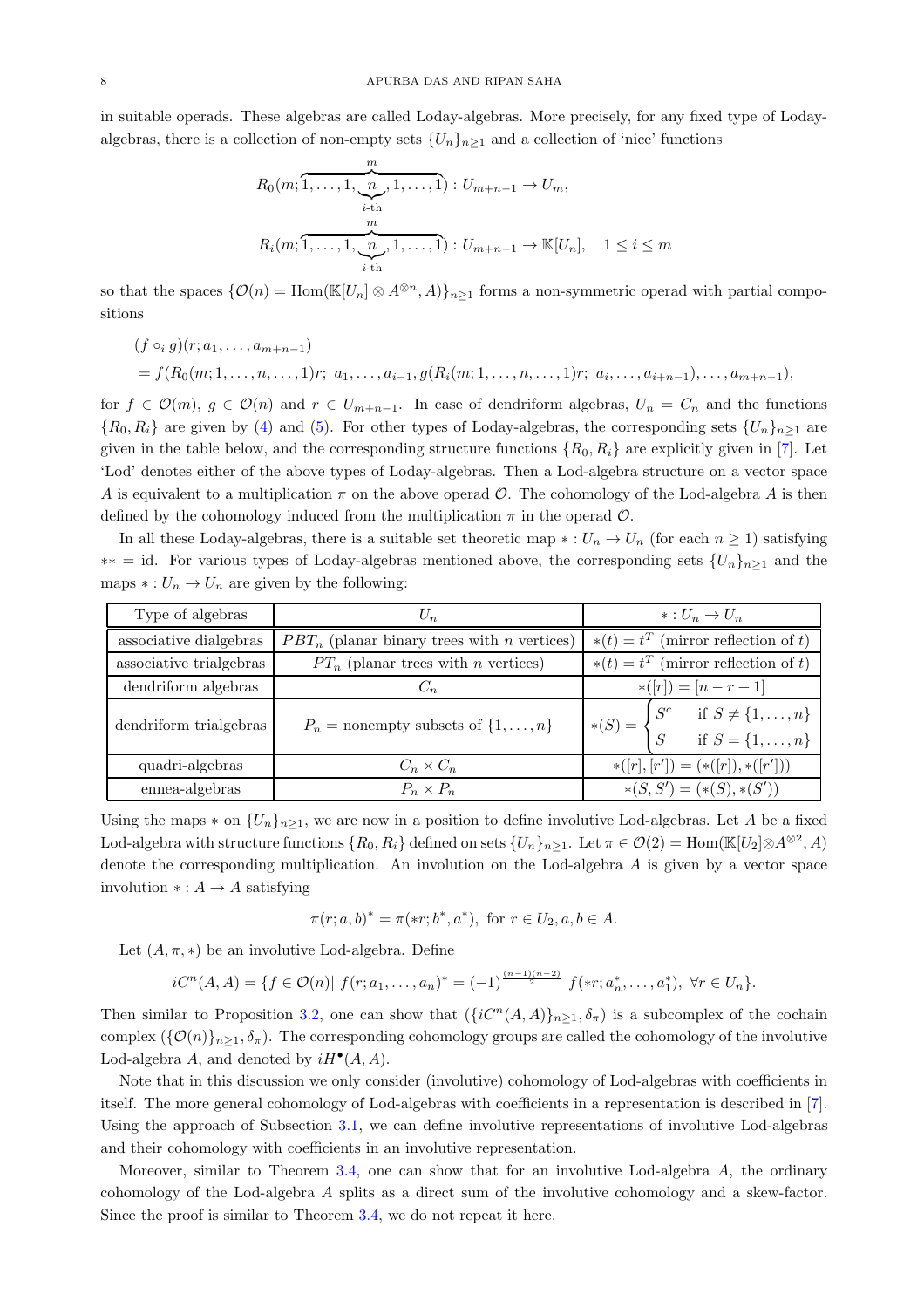Given a quadratic Koszul operad P, the notion of homotopy P-algebra ( $\mathcal{P}_{\infty}$ -algebra in short) was given in [\[18\]](#page-21-3) as an algebra over the Koszul resolution  $\Omega \mathcal{P}^i$ , here  $\mathcal{P}^i$  is the Koszul dual of  $\mathcal{P}$ . However, sometimes it is hard to explicitly describe homotopy  $P$ -algebras as the operad  $P^i$  may be hard to explicitly write. For instance, the dual quadri operad is not very explicitly known. However, when a  $\mathcal{P}\text{-algebra structure on a}$ vector space A is given by a multiplication in a non-symmetric operad  $\{\mathcal{O}(n) = \text{Hom}(\mathbb{K}[U_n] \otimes A^{\otimes n}, A)\}\)$ , the dual operad  $\mathcal{P}^i$  is already hidden in the description of  $\mathcal{O}$ . More precisely, it has been observed in [\[7\]](#page-21-14) that  $\mathcal{P}^{\text{i}}(n) = \mathbb{K}[U_n]$ , for  $n \geq 1$ . This relation between  $\mathcal{P}^{\text{i}}$  and the sets  $\{U_n\}_{n \geq 1}$  suggests to describe homotopy Lod-algebras as follows. This in particular recover Dend∞-algebras when we consider the fixed Lod-algebra to be dendriform algebra.

3.14. Definition. A homotopy Lod-algebra is a graded vector space  $\mathcal{A} = \oplus A_i$  together with a collection  $\{\mu_{k,r}: \mathcal{A}^{\otimes k} \to \mathcal{A} | 1 \leq k < \infty, r \in U_k\}$  of multilinear maps with  $\deg(\mu_{k,r}) = k-2$  satisfying the following identities: for each  $n \geq 1$  and  $r \in U_n$ ,

$$
\sum_{i+j=n+1} \sum_{\lambda=1}^j (-1)^{\lambda(i+1)+i(|a_1|+\cdots+|a_{\lambda-1}|)} \mu_{j,R_0(j;1,\ldots,i,\ldots,1)r}(a_1,\ldots,a_{\lambda-1},\mu_{i,R_\lambda(j;1,\ldots,i,\ldots,1)r}(a_\lambda,\ldots,a_{\lambda+i-1}),
$$
  

$$
a_{\lambda+i},\ldots,a_n) = 0,
$$

for  $a_1, \ldots, a_n \in A$ .

An involutive homotopy Lod-algebra is a homotopy Lod-algebra  $(\mathcal{A}, \mu_k)$  together with an involution ∗ :  $A \rightarrow A$ ,  $a \mapsto a^*$  on the underlying graded vector space A satisfying

$$
\mu_{k,r}(a_1,\ldots,a_k)^* = (-1)^{\theta} (-1)^{\frac{(n-1)(n-2)}{2}} \mu_{k,*r}(a_k^*,\ldots,a_1^*), \text{ for } 1 \le k < \infty \text{ and } r \in U_k,
$$

where  $\theta = \sum_{i=1}^{k} |a_i| (\sum_{j=i+1}^{k} |a_j|).$ 

<span id="page-8-0"></span>In the following sections, we mainly emphasize on oriented dendriform algebras, study their cohomology and deformations. One may extend these results to other Lod-algebras equipped with orientations.

## 4. Oriented dendriform algebras

Oriented associative algebras were introduced in [\[14\]](#page-21-5) as algebra with an action of an oriented group. In this section, we exhibit some further properties of oriented algebras and then introduce oriented dendriform algebras.

<span id="page-8-1"></span>4.1. Oriented associative and Lie algebras. Let G be a group and  $\varepsilon : G \to {\pm 1}$  be a group homomorphism. A pair  $(G, \varepsilon)$  is called an oriented group and  $\varepsilon$  is called the orientation.

4.1. Definition. An oriented associative algebra over  $(G, \varepsilon)$  is an associative algebra A together with an action  $G \times A \rightarrow A$ ,  $(g, a) \mapsto ga$  satisfying

$$
g(ab) = (ga)(gb)
$$
 if  $\varepsilon(g) = 1$  and  $g(ab) = (gb)(ga)$  if  $\varepsilon(g) = -1$ .

Let A and B be oriented algebras over  $(G, \varepsilon)$ . A morphism between them is an algebra morphism  $f: A \to B$  that is G-equivariant. We denote the category of oriented associative algebras over  $(G, \varepsilon)$  by OAss.

Let  $(G, \varepsilon)$  be an oriented group and V be a vector space. Suppose there is an action of G on V. Consider the tensor algebra  $T(V) = \bigoplus_n V^{\otimes n}$  over V with the concatenation product. Define an action of G on  $T(V)$ by

$$
g(v_1 \otimes \cdots \otimes v_n) = \begin{cases} gv_1 \otimes \cdots \otimes gv_n & \text{if } \varepsilon(g) = 1 \\ gv_n \otimes \cdots \otimes gv_1 & \text{if } \varepsilon(g) = -1. \end{cases}
$$

Then  $T(V)$  is an oriented associative algebra over  $(G, \varepsilon)$ .

Let V be a vector space equipped with a  $G$ -action. The free oriented associative algebra over V is an oriented associative algebra  $\mathcal{F}(V)$  over  $(G,\varepsilon)$  equipped with a G-equivariant linear map  $i: V \to \mathcal{F}(V)$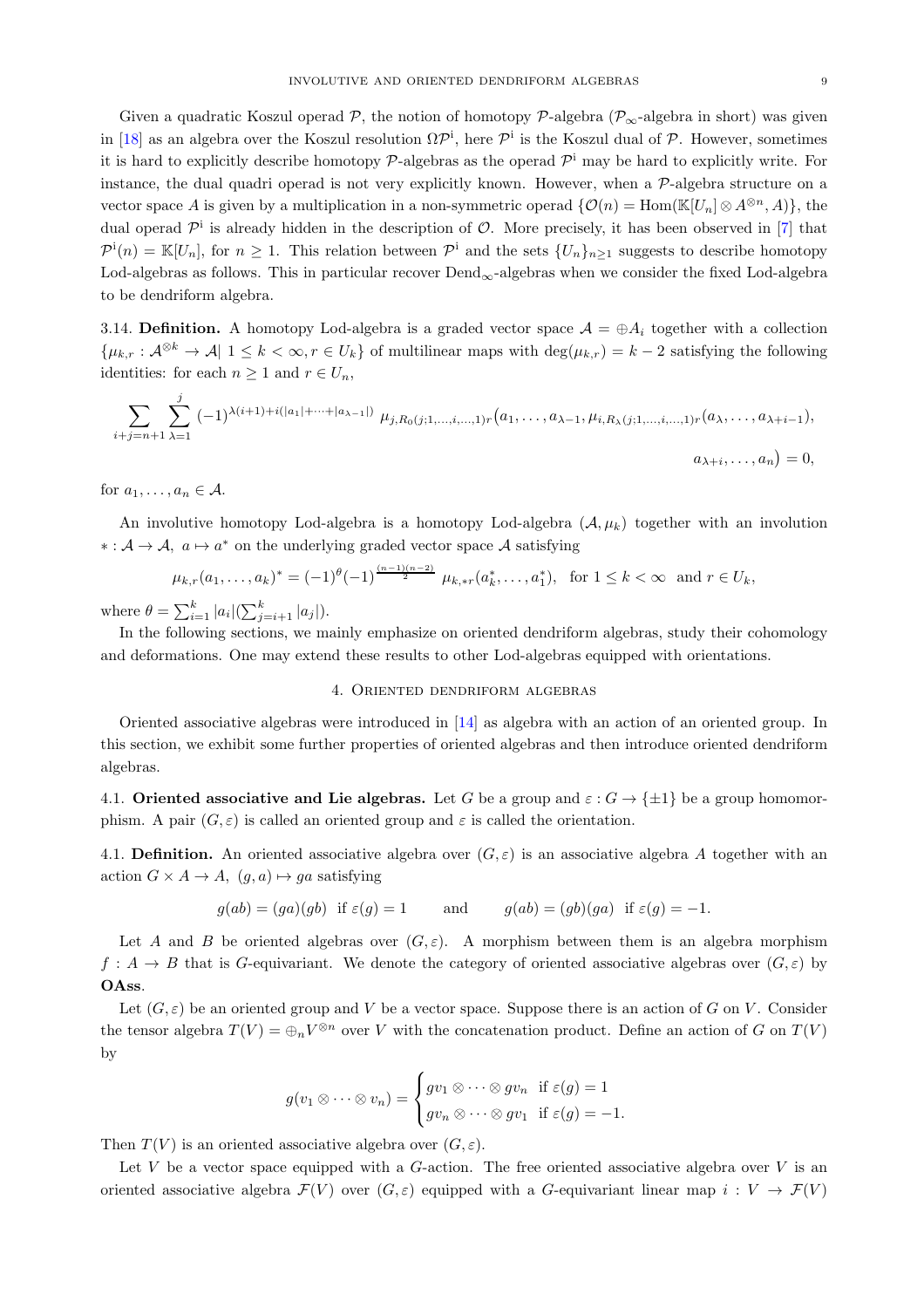that satisfies the following universal condition: for any oriented associative algebra A over  $(G, \varepsilon)$  and a Gequivariant linear map  $f: V \to A$ , there exists an unique oriented associative algebra morphism  $\tilde{f}: \mathcal{F}(V) \to$ A such that  $\widetilde{f} \circ i = f$ .

4.2. Proposition. Let V be a vector space equipped with a G-action. Then  $T(V)$  is a free oriented algebra over V .

4.3. Definition. An oriented Lie algebra over  $(G, \varepsilon)$  consists of a Lie algebra  $(\mathfrak{g}, [ , ])$  with an action  $G \times \mathfrak{g} \to \mathfrak{g}, (g, x) \mapsto gx$  satisfying

$$
g[x, y] = [gx, gy]
$$
 if  $\varepsilon(g) = 1$  and  $g[x, y] = [gy, gx]$  if  $\varepsilon(g) = -1$ , for x, yg.

An oriented Lie algebras over  $(G = {\pm 1}, \varepsilon = id)$  is given by a Lie algebra g together with a Lie algebra anti-homomorphism.

A morphism between oriented Lie algebras over  $(G, \varepsilon)$  can be defined similarly. We denote the category of oriented Lie algebras and morphisms between them by OLie.

Let A be an oriented associative algebra over  $(G, \varepsilon)$ . Then it follows that the commutator Lie bracket  $[a, b]_c = ab - ba$  on A makes A into an oriented Lie algebra over  $(G, \varepsilon)$ . This construction is functorial. Therefore, there is a functor ( )<sub>c</sub> : **OAss**  $\rightarrow$  **OLie** from the category of oriented associative algebras to the category of oriented Lie algebras. In the following, we show that the universal enveloping algebra of an oriented Lie algebra gives rise to a functor U left adjoint to  $( )_c$ .

Let  $(\mathfrak{g}, [ , ])$  be a Lie algebra. Consider the tensor algebra  $T(\mathfrak{g})$  of  $\mathfrak{g}$ . Then the universal enveloping algebra  $U(\mathfrak{g})$  of  $\mathfrak{g}$  is the quotient of  $T(\mathfrak{g})$  by the two sided ideal generated by elements of the form  $x\otimes y-y\otimes x-[x, y]$ , for  $x, y \in \mathfrak{g}$ . Let  $(\mathfrak{g}, [ , ])$  be an oriented Lie algebra over  $(G, \varepsilon)$ . Then the oriented associative algebra structure on  $T(\mathfrak{g})$  induces an orientation on  $U(\mathfrak{g})$  as

$$
g(x \otimes y - y \otimes x - [x, y]) = \begin{cases} gx \otimes gy - gy \otimes gx - [gx, gy] & \varepsilon(g) = 1 \\ gy \otimes gx - gx \otimes gy - [gy, gx] & \varepsilon(g) = -1. \end{cases}
$$

Therefore,  $U(\mathfrak{g})$  is an oriented associative algebra with the induced orientation.

4.4. Proposition. The functor  $U :$  OLie  $\rightarrow$  OAss is left adjoint to the functor ( )<sub>c</sub> : OAss  $\rightarrow$  OLie. In other words, there is an isomorphism

$$
\operatorname{Hom}_{\mathbf{OAss}}(U(\mathfrak{g}), A) \cong \operatorname{Hom}_{\mathbf{OLie}}(\mathfrak{g}, A_c),
$$

for any oriented associative algebra A and oriented Lie algebra  $\mathfrak g$  over  $(G, \varepsilon)$ .

*Proof.* For any oriented associative algebra morphism  $f: U(\mathfrak{g}) \to A$ , we consider its restriction to  $\mathfrak{g}$ . This is an oriented Lie algebra morphism  $\mathfrak{g} \to A_c$ .

Conversely, for any oriented Lie algebra morphism  $h : \mathfrak{g} \to A_c$ , we consider its unique extension as an oriented associative algebra morphism  $h : T(\mathfrak{g}) \to A$ . It induces a map of oriented associative algebras  $\widetilde{h}: U(\mathfrak{g}) \to A$  as h is a morphism of oriented Lie algebras.

<span id="page-9-0"></span>The above two correspondences are inverses to each other. Hence the proof.  $\Box$ 

4.2. Oriented dendriform algebras. Here we introduce an oriented version of dendriform algebras and show that Rota-Baxter operator on oriented associative algebras gives rise to oriented dendriform algebras.

4.5. Definition. An oriented dendriform algebra over  $(G, \varepsilon)$  is a dendriform algebra  $(D, \prec, \succ)$  together with an action  $G \times D \to D$ ,  $(g, a) \mapsto ga$  satisfying

$$
g(a \prec b) = \begin{cases} ga \prec gb & \varepsilon(g) = +1 \\ gb \succ ga & \varepsilon(g) = -1, \end{cases} \qquad g(a \succ b) = \begin{cases} ga \succ gb & \varepsilon(g) = +1 \\ gb \prec ga & \varepsilon(g) = -1. \end{cases}
$$

Let D and D' be two oriented dendriform algebras over  $(G, \varepsilon)$ . A morphism between them consists of a dendriform algebra morphism  $\psi : D \to D'$  (i.e.  $D(a \prec b) = D(a) \prec D(b)$  and  $D(a \succ b) = D(a) \succ D(b)$ ) satisfying  $\psi(ga) = g\psi(a)$ , for all  $a, b \in D$  and  $g \in G$ .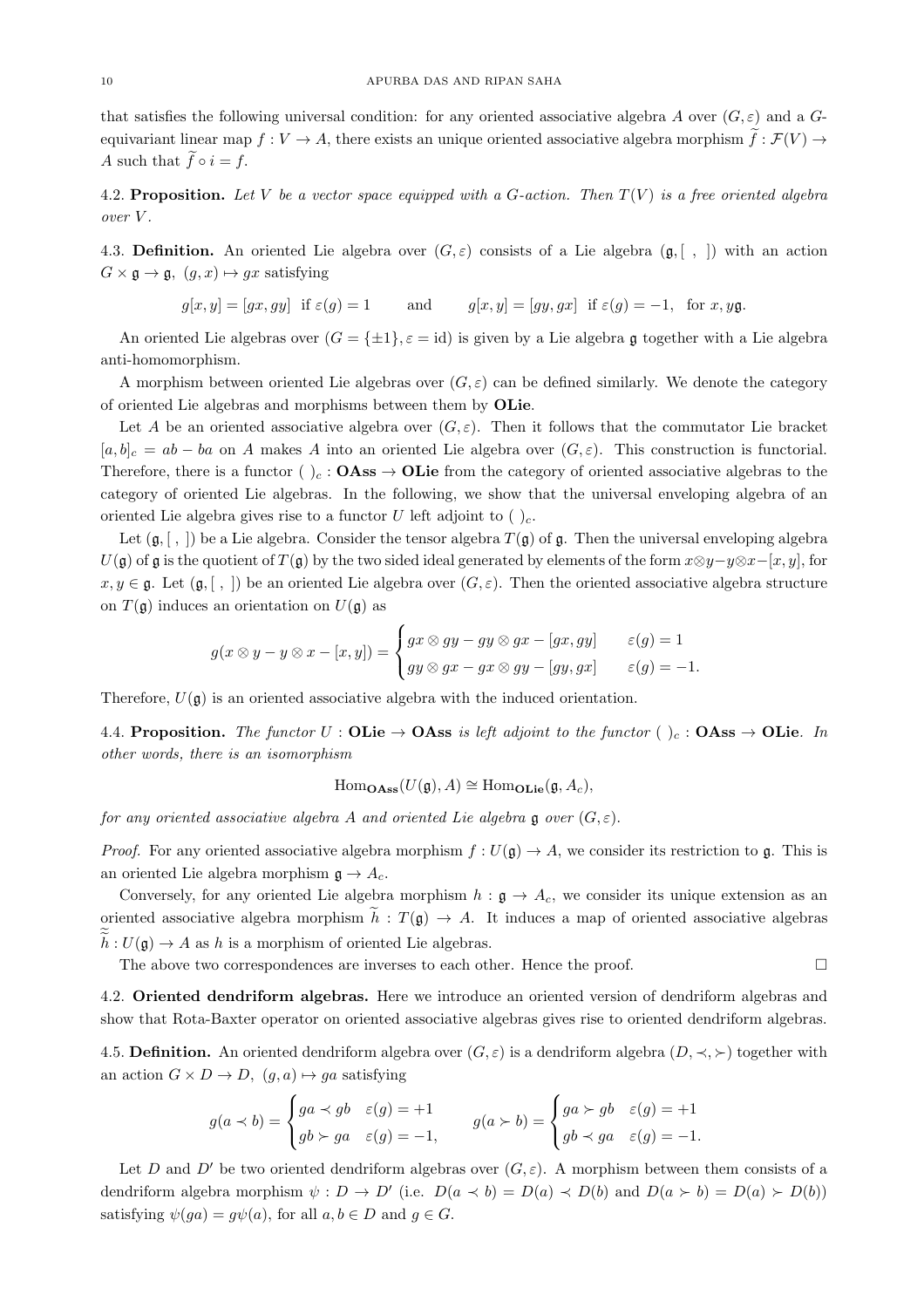- 4.6. **Example.** (i) When the oriented group  $(G, \varepsilon)$  is given by the trivial orientation (i.e.  $\varepsilon(G) = +1$ ), an oriented dendriform algebra over  $(G, \varepsilon)$  is nothing but a dendriform algebra equipped with an action of  $G$  by algebra automorphisms. Such dendriform algebras are called  $G$ -equivariant dendriform algebras in [\[9\]](#page-21-17).
	- (ii) For  $G = \{\pm 1\}$  and  $\varepsilon = id$ , an oriented dendriform algebra over  $(G, \varepsilon)$  is a dendriform algebra  $(D, \prec, \succ)$  together with an action by  $-1$  whose square is identity. Thus, a dendriform algebra over  $(G, \varepsilon)$  is nothing but an involutive dendriform algebra.
	- (iii) (Oriented MAX dendriform algebra) MAX dendriform structures appeared in noncommutative gen-eralizations of the algebra of symmetric functions [\[19\]](#page-21-18). Let X be an ordered set and let  $X^{\bullet}$  be the set of all finite, non-empty words  $x_1 \cdots x_m$  with alphabets  $x_i$ 's in X. For any word  $a = x_1 \cdots x_m$ , we denote by  $\max(a)$  the highest alphabet in a. Consider the free vector space  $\mathbb{K}X^{\bullet}$  generated by  $X^{\bullet}$ . The MAX dendriform structure on  $\mathbb{K}X^{\bullet}$  is defined on the basis as follows

$$
a \lt b = \begin{cases} a \cdot b & \text{if } \max(a) \ge \max(b) \\ 0 & \text{otherwise} \end{cases} \qquad a \succ b = \begin{cases} a \cdot b & \text{if } \max(a) < \max(b) \\ 0 & \text{otherwise.} \end{cases}
$$

Let  $(G, \varepsilon)$  be an oriented group. Suppose there is an action of G on the oriented set X that satisfies the followings:  $x < y \Rightarrow gx < gy$  if  $\varepsilon(g) = +1$  and  $x < y \Rightarrow gx > gy$  if  $\varepsilon(g) = -1$ . The action of G on X extends to an action of G on  $\mathbb{K}X^{\bullet}$  defined on basis elements by  $g(x_1 \cdots x_m) = g(x_1) \cdots g(x_m)$ if  $\varepsilon(g) = +1$  and  $g(x_1 \cdots x_m) = g(x_m) \cdots g(x_1)$  if  $\varepsilon(g) = -1$ . Then it is easy to see that the MAX dendriform algebra  $\mathbb{K}X^{\bullet}$  is an oriented dendriform algebra.

Let  $Y_n$  be the set of planar binary trees with  $(n + 1)$  leaves. Consider the space  $\bigoplus_{n>1}K[Y_n]$  with the following two operations  $\prec$  and  $\succ$  defined recursively by

- $t \prec$  | = t and |  $\prec$  t = 0, for deg(t) > 1,
- $t > |-0$  and  $| > t = t$ , for  $\deg(t) \geq 1$ ,
- for  $t = t_1 \vee t_2$  and  $w = w_1 \vee w_2$  as grafting of trees,

$$
t \prec w = t_1 \lor (t_2 \prec w + t_2 \succ w),
$$
  

$$
t \succ w = (t \prec w_1 + t \succ w_1) \lor w_2.
$$

For any vector space V, we define  $\text{Dend}(V) = \bigoplus_{n \geq 1} \mathbb{K}[Y_n] \otimes V^{\otimes n}$  with the operations

$$
(t; v_1 \otimes \cdots \otimes v_m) \prec (w; v_{m+1} \otimes \cdots \otimes v_{m+n}) = (t \prec w; v_1 \otimes \cdots \otimes v_{m+n}),
$$
  

$$
(t; v_1 \otimes \cdots \otimes v_m) \succ (w; v_{m+1} \otimes \cdots \otimes v_{m+n}) = (t \succ w; v_1 \otimes \cdots \otimes v_{m+n}).
$$

It is proved in [\[16\]](#page-21-6) that  $(Dend(V), \prec, \succ)$  is a dendriform algebra. It is called the free dendriform algebra generated by  $V$ .

Let  $(G, \varepsilon)$  be an oriented group and there is an action of G on V. Define an action of G on Dend(V) by

$$
g(t; v_1 \otimes \cdots \otimes v_m) = \begin{cases} (t; gv_1 \otimes \cdots \otimes gv_m) & \text{if } \varepsilon(g) = 1 \\ (t^T; gv_m \otimes \cdots \otimes gv_1) & \text{if } \varepsilon(g) = -1 \end{cases}
$$

where  $t^T$  is the mirror reflection of t. With these notations, we have the following.

4.7. Proposition. Dend(V) is an oriented dendriform algebra over  $(G, \varepsilon)$ .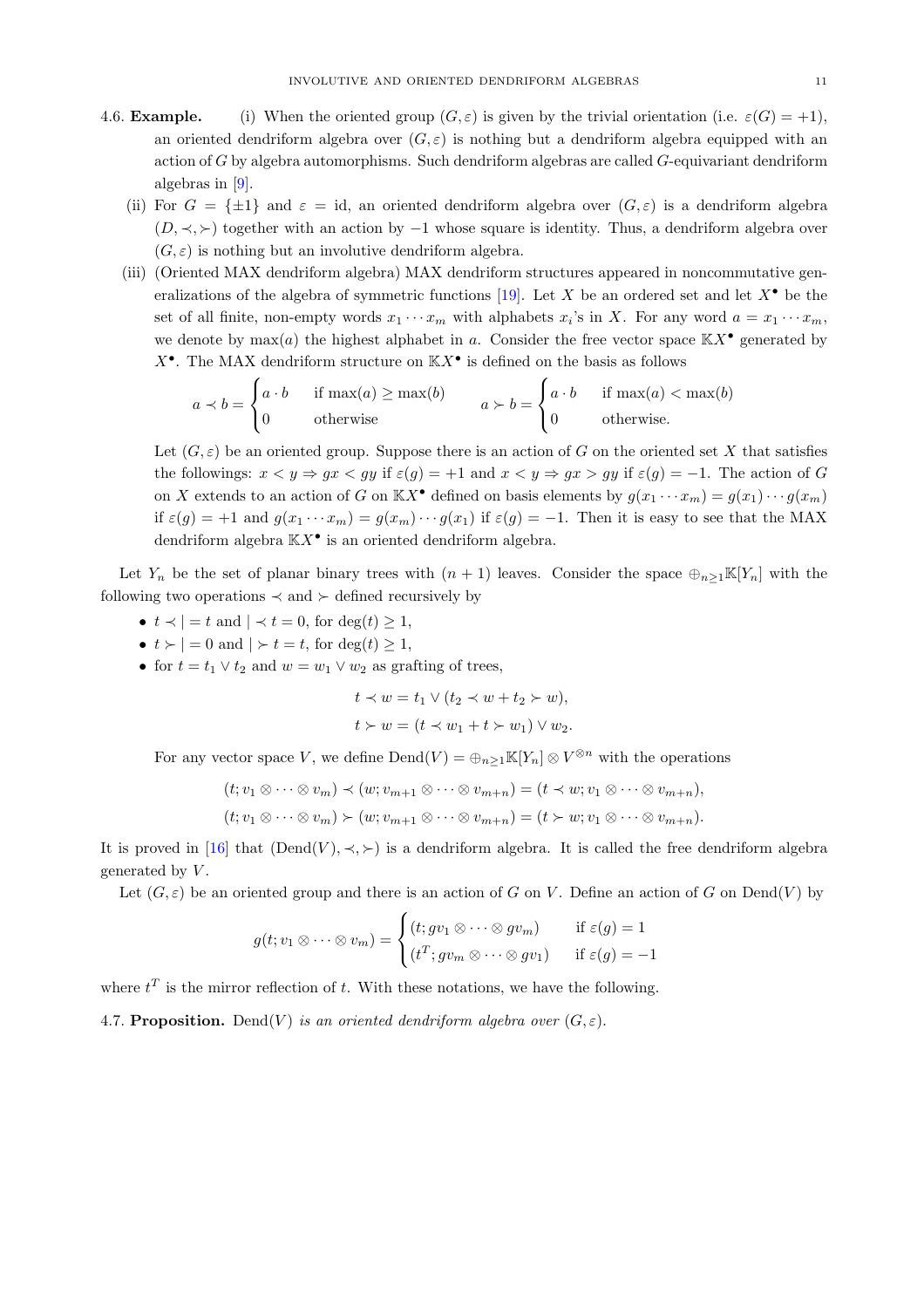*Proof.* For  $\varepsilon(g) = 1$ , it is easy to see that the linear map on Dend(V) induced by g is a dendriform algebra morphism. For  $\varepsilon(g) = -1$ , we have

$$
g((t; v_1 \otimes \cdots \otimes v_m) \prec (w; v_{m+1} \otimes \cdots \otimes v_{m+n}))
$$
  
\n
$$
= g(t \prec w; v_1 \otimes \cdots \otimes v_{m+n})
$$
  
\n
$$
= ((t \prec w)^T; g v_{m+n} \otimes \cdots \otimes g v_1)
$$
  
\n
$$
= ((t_1 \vee (t_2 \prec w + t_2 \succ w))^T; g v_{m+n} \otimes \cdots \otimes g v_1)
$$
  
\n
$$
= ((t_2 \prec w + t_2 \succ w)^T \vee (t_1)^T; g v_{m+n} \otimes \cdots \otimes g v_1)
$$
  
\n
$$
= ((w^T \prec (t_2)^T + w^T \succ (t_2)^T) \vee (t_1)^T; g v_{m+n} \otimes \cdots \otimes g v_1)
$$
  
\n
$$
= ((w^T \prec (t^T)_1 + w^T \succ (t^T)_1) \vee (t^T)_2; g v_{m+n} \otimes \cdots \otimes g v_1) \qquad (\text{as } (t_1)^T = (t^T)_2 \text{ and } (t_2)^T = (t^T)_1)
$$
  
\n
$$
= (w^T; g v_{m+n} \otimes \cdots \otimes g v_{m+1}) \succ (t^T; g v_m \otimes \cdots \otimes g v_1)
$$
  
\n
$$
= g(w; v_{m+1} \otimes \cdots \otimes v_{m+n}) \succ g(t; v_1 \otimes \cdots \otimes v_m).
$$

Similarly, for  $\varepsilon(g) = -1$ , we can prove that

$$
g((t; v_1 \otimes \cdots \otimes v_m) \succ (w; v_{m+1} \otimes \cdots \otimes v_{m+n})) = g(w; v_{m+1} \otimes \cdots \otimes v_{m+n}) \prec g(t; v_1 \otimes \cdots \otimes v_m).
$$

Hence the proof.  $\Box$ 

4.8. Definition. A tridendriform algebra is a vector space D together with three linear maps  $\prec, \succ, \ldots$  $D \otimes D \rightarrow D$  satisfying the following seven identities

$$
(a \times b) \times c = a \times (b \times c + b \times c + b \cdot c), \qquad (a \succ b) \cdot c = a \succ (b \cdot c),
$$
  
\n
$$
(a \succ b) \prec c = a \succ (b \prec c), \qquad (a \prec b) \cdot c = a \cdot (b \succ c),
$$
  
\n
$$
(a \prec b + a \succ b + a \cdot b) \succ c = a \succ (b \succ c), \qquad (a \cdot b) \prec c = a \cdot (b \prec c),
$$
  
\n
$$
(a \cdot b) \cdot c = a \cdot (b \cdot c), \qquad (a \cdot b) \prec c = a \cdot (b \prec c),
$$

for all  $a, b, c \in D$ .

Let  $(D, \prec, \succ, \cdot)$  be a tridendriform algebra. Then  $(D, \prec +, \succ)$  is a dendriform algebra. Hence, the sum ∗ =≺ + ≻ + . is an associative product on  $D$ .

4.9. **Definition.** An oriented tridendriform algebra over  $(G, \varepsilon)$  is a tridendriform algebra  $(D, \prec, \succ, \cdot)$  together with an action  $G \times D \to D$  satisfying

$$
g(a \prec b) = \begin{cases} ga \prec gb & \varepsilon(g) = 1 \\ gb \succ ga & \varepsilon(g) = -1, \end{cases} \quad g(a \succ b) = \begin{cases} ga \succ gb & \varepsilon(g) = 1 \\ gb \prec ga & \varepsilon(g) = -1, \end{cases} \quad g(a \centerdot b) = \begin{cases} ga \centerdot g a \centerdot g b & \varepsilon(g) = 1 \\ gb \centerdot g a \centerdot g c(g) = -1. \end{cases}
$$

Recall that a linear map  $R : A \to A$  on an (ordinary) associative algebra A is said to be a Rota-Baxter operator on A of weight  $\lambda \in \mathbb{K}$  if R satisfies

$$
R(a)R(b) = R(R(a)b + aR(b) + \lambda ab), \text{ for all } a, b \in A.
$$

If A is an oriented associative algebra over  $(G, \varepsilon)$ , then R is a Rota-Baxter operator on oriented associative algebra A if R is further G-equivariant, i.e.  $R(qa) = g(R(a))$ .

4.10. Lemma. Let R be a Rota-Baxter operator of weight  $\lambda$  on an oriented associative algebra A over  $(G, \varepsilon)$ . Then

(i)  $-\lambda$ id – R is a Rota-Baxter operator on A of same weight  $\lambda$ .

(ii) For any scalar  $\mu \in \mathbb{K}$ ,  $\mu R$  is a Rota-Baxter operator on A of weight  $\mu\lambda$ .

Rota-Baxter operator on an associative algebra induces dendriform and tridendriform algebra structure [\[1,](#page-21-8)[10\]](#page-21-19). The same result holds in the oriented context.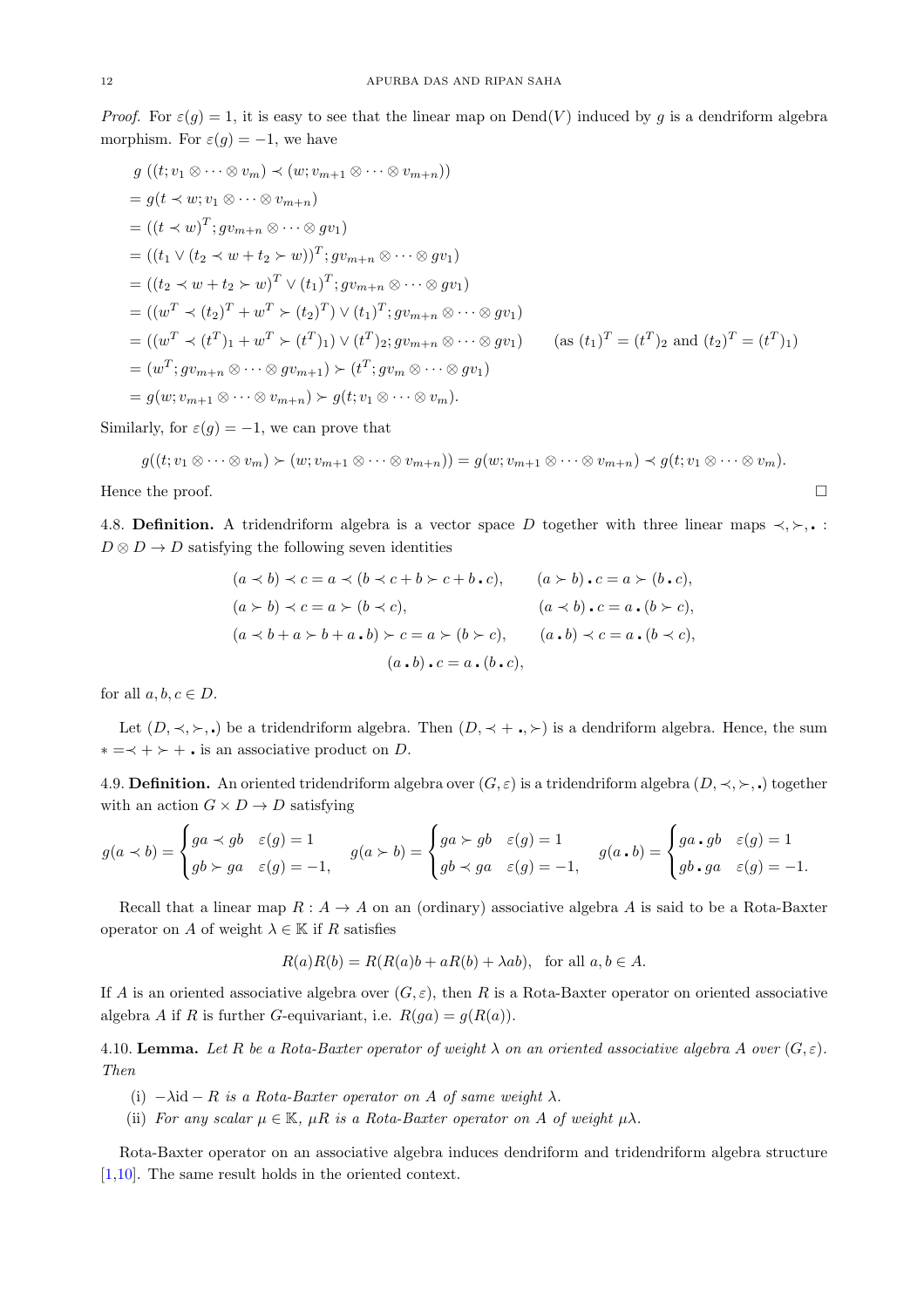4.11. Proposition. Let R be a Rota-Baxter operator on an oriented associative algebra A over  $(G, \varepsilon)$ . Then the following structure maps

$$
a \prec b = aR(b)
$$
  $a \succ b = R(a)b$   $a \cdot b = \lambda ab$ , for  $a, b \in A$ 

make A into an oriented tridendriform algebra over  $(G, \varepsilon)$ . If  $\lambda = 0$  then  $a \prec b = aR(b)$  and  $a \succ b = R(a)b$ make A into an oriented dendriform algebra over  $(G, \varepsilon)$ .

*Proof.* It is known that the above structure maps make A into a tridendriform algebra [\[1\]](#page-21-8). It is also easy to verify that the above structure maps satisfy the oriented condition.

Rota-Baxter operator on associative algebras arises from solutions of the associative classical Yang-Baxter equation (CYBE) [\[2\]](#page-21-20). An element  $r = \sum r_{(1)} \otimes r_{(2)} \in A \otimes A$  is a solution of the associative CYBE on an associative algebra  $A$  if  $r$  satisfies

$$
r_{13}r_{12} - r_{12}r_{23} + r_{23}r_{13} = 0,
$$

where  $r_{12} = \sum r_{(1)} \otimes r_{(2)} \otimes 1$ ,  $r_{13} = \sum r_{(1)} \otimes 1 \otimes r_{(2)}$  and  $r_{23} = \sum 1 \otimes r_{(1)} \otimes r_{(2)} \in A \otimes A \otimes A$ . In such a case, the map  $R: A \to A$  defined by  $R(a) = \sum r_{(1)} a r_{(2)}$  is a Rota-Baxter operator on A of weight 0. In particular, if A is an oriented associative algebra over  $(G, \varepsilon)$ , the solution r is symmetric (i.e.  $\sum r_{(1)} \otimes r_{(2)} = \sum r_{(2)} \otimes r_{(1)}$ ) and G-invariant (i.e.  $r = (g \otimes g)r$ , for all  $g \in G$ ), then the Rota-Baxter operator R is G-equivariant.

Dendriform algebras are also related to pre-Lie structures [\[1](#page-21-8)[,2\]](#page-21-20). It also holds in the oriented case.

4.12. Definition. A pre-Lie algebra consists of a vector space L together with a linear map  $\diamond: L \otimes L \to L$ satisfying

$$
(a \diamond b) \diamond c - a \diamond (b \diamond c) = (b \diamond a) \diamond c - b \diamond (a \diamond c), \text{ for } a, b, c \in L.
$$

An oriented pre-Lie algebra over  $(G, \varepsilon)$  is a pre-Lie algebra  $(L, \diamond)$  together with an action  $G \times L \rightarrow$ L,  $(g, x) \mapsto gx$  satisfying

$$
g(a \diamond b) = ga \diamond gb
$$
 if  $\varepsilon(g) = 1$  and  $g(a \diamond b) = gb \diamond ga$  if  $\varepsilon(g) = -1$ .

4.13. Proposition. Let  $(D, \prec, \succ)$  be an oriented dendriform algebra over  $(G, \varepsilon)$ . Then the operations

- (i)  $a \diamond b = a \succ b b \prec a$  makes D into an oriented pre-Lie algebra over  $(G, \varepsilon)$ ;
- <span id="page-12-0"></span>(ii)  $[a, b] = a \diamond b - b \diamond a$  makes D into an oriented Lie algebra over  $(G, \varepsilon)$ .

## 5. Cohomology of oriented dendriform algebras

In this section, we introduce cohomology for oriented dendriform algebras. This cohomology is obtained from a bicomplex that mixes the cochain complex computing group cohomology and the cochain complex computing dendriform algebra cohomology.

Let  $(G, \varepsilon)$  be a fixed oriented group and D be an oriented dendriform algebra over  $(G, \varepsilon)$ . An oriented representation of D consists of an ordinary representation M together with a G-module structure on M satisfying

$$
g(a \prec m) = \begin{cases} ga \prec gm & \varepsilon(g) = +1 \\ gm \succ ga & \varepsilon(g) = -1, \end{cases} \qquad g(a \succ m) = \begin{cases} ga \succ gm & \varepsilon(g) = +1 \\ gm \prec ga & \varepsilon(g) = -1, \end{cases}
$$

$$
g(m \prec a) = \begin{cases} gm \prec ga & \varepsilon(g) = +1 \\ ga \succ gm & \varepsilon(g) = -1, \end{cases} \qquad g(m \succ a) = \begin{cases} gm \succ ga & \varepsilon(g) = +1 \\ ga \prec gm & \varepsilon(g) = -1. \end{cases}
$$

Let D be an oriented dendriform algebra over  $(G, \varepsilon)$  and M an oriented representation of D. For each  $n \geq 1$ , the group G acts on the n-th cochain group  $C_{\text{dend}}^n(D, M) = \text{Hom}(\mathbb{K}[C_n] \otimes D^{\otimes n}, M)$  by

<span id="page-12-1"></span>(8) 
$$
(gf)([r]; a_1, \dots, a_n) = \begin{cases} gf([r]; g^{-1}a_1, \dots, g^{-1}a_n) & \text{if } \varepsilon(g) = +1 \\ (-1)^{\frac{(n-1)(n-2)}{2}} gf([n-r+1]; g^{-1}a_n, \dots, g^{-1}a_1) & \text{if } \varepsilon(g) = -1, \end{cases}
$$

for  $[r] \in C_n$  and  $a_1, \ldots, a_n \in D$ . With this notation, we have the following.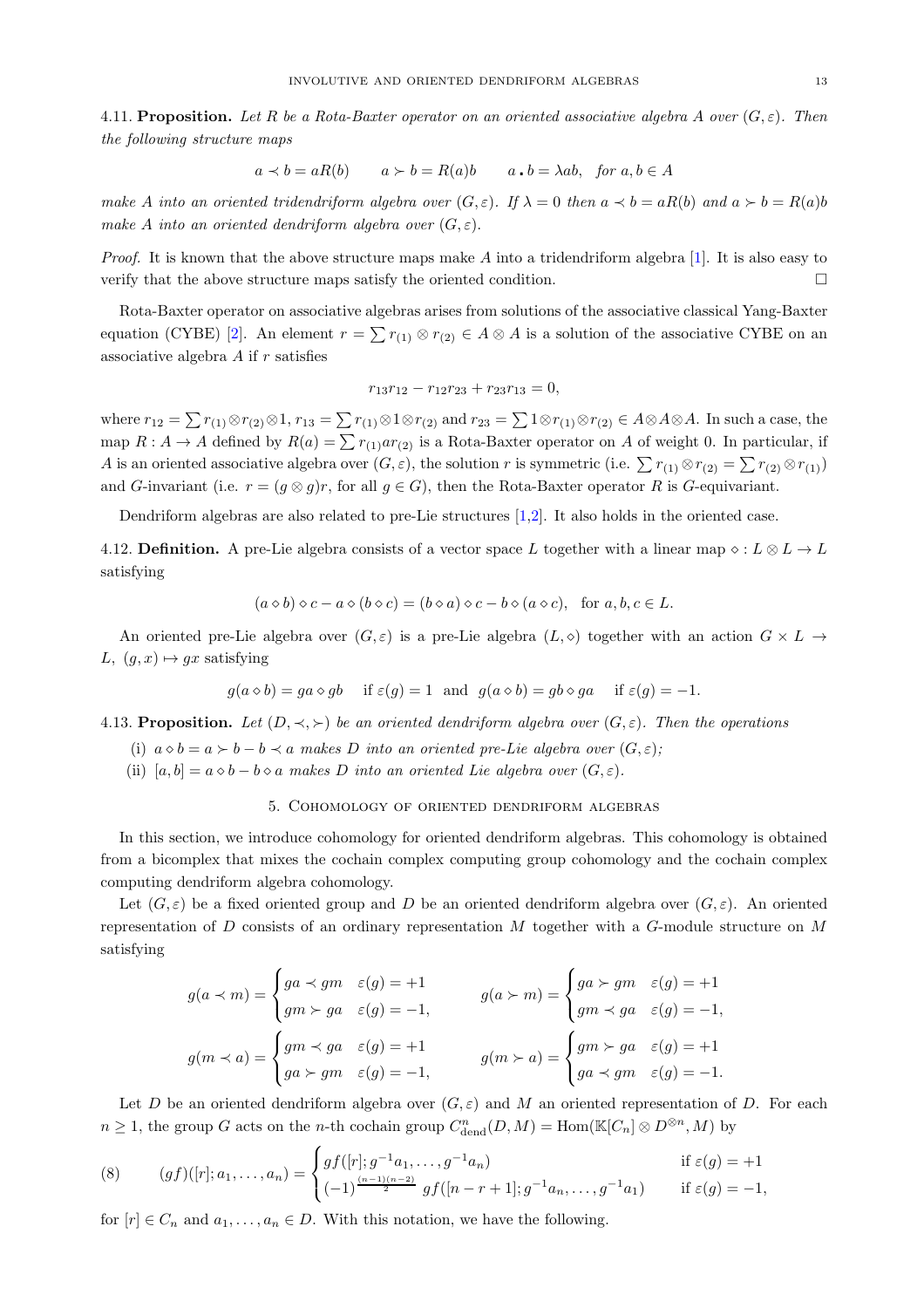5.1. Proposition. The dendriform algebra cochain complex  $(\{C^n_{\text{dend}}(D, M)\}_{n\geq 1}$ ,  $\delta_{\text{dend}})$  is a G-equivariant cochain complex.

Proof. We have to prove that the coboundary map  $\delta_{\text{dend}}$  is G-equivariant map with respect to the above G-action on cochain groups. Let  $f \in C_{\text{dend}}^n(D, M)$  and  $g \in G$  with  $\varepsilon(g) = +1$ . Then for any  $[r] \in C_{n+1}$  and  $a_1, \ldots, a_{n+1} \in D$ , we have

$$
\delta_{\text{dend}}(gf)([r]; a_1, \ldots, a_{n+1})
$$
\n
$$
= \theta_1(R_0(2; 1, n)[r]; a_1, (gf)(R_2(2; 1, n)[r]; a_2, \ldots, a_{n+1}))
$$
\n
$$
+ \sum_{i=1}^n (-1)^i (gf)(R_0(n; 1, \ldots, 2, \ldots, 1)[r]; a_1, \ldots, a_{i-1}, \pi_D(R_i(n; 1, \ldots, 2, \ldots, 1)[r]; a_i, a_{i+1}), \ldots, a_{n+1})
$$
\n
$$
+ (-1)^{n+1} \theta_2(R_0(2; n, 1)[r]; (gf)(R_1(2; n, 1)[r]; a_1, \ldots, a_n), a_{n+1})
$$
\n
$$
= \theta_1(R_0(2; 1, n)[r]; a_1, g(f(R_2(2; 1, n)[r]; g^{-1}a_2, \ldots, g^{-1}a_{n+1})))
$$
\n
$$
+ \sum_{i=1}^n (-1)^i g(f(R_0(n; 1, \ldots, 2, \ldots, 1)[r]; g^{-1}a_1, \ldots, g^{-1}a_{i-1},
$$
\n
$$
\pi_D(R_i(n; 1, \ldots, 2, \ldots, 1)[r]; g^{-1}a_i, g^{-1}a_{i+1}), \ldots, g^{-1}a_{n+1}))
$$
\n
$$
+ (-1)^{n+1} \theta_2(R_0(2; n, 1)[r]; g(f(R_1(2; n, 1)[r]; g^{-1}a_1, \ldots, g^{-1}a_n)), a_{n+1}).
$$

On the other hand

$$
(g(\delta_{\text{dend}}f))([r]; a_1, ..., a_{n+1})
$$
  
=  $g((\delta_{\text{dend}}f)([r]; g^{-1}a_1, ..., g^{-1}a_{n+1}))$   
=  $g(\theta_1(R_0(2; 1, n)[r]; g^{-1}a_1, f(R_2(2; 1, n)[r]; g^{-1}a_2, ..., g^{-1}a_{n+1})))$   
+  $\sum_{i=1}^n (-1)^i g(f(R_0(n; 1, ..., 2, ..., 1)[r]; g^{-1}a_1, ..., g^{-1}a_{i-1},$   
 $\pi_D(R_i(n; 1, ..., 2, ..., 1)[r]; g^{-1}a_i, g^{-1}a_{i+1}), ..., g^{-1}a_{n+1}))$   
+  $(-1)^{n+1} g(\theta_2(R_0(2; n, 1)[r]; f(R_1(2; n, 1)[r]; g^{-1}a_1, ..., g^{-1}a_n), g^{-1}a_{n+1}))$   
=  $\theta_1(R_0(2; 1, n)[r]; a_1, g(f(R_2(2; 1, n)[r]; g^{-1}a_2, ..., g^{-1}a_{n+1})))$   
+  $\sum_{i=1}^n (-1)^i g(f(R_0(n; 1, ..., 2, ..., 1)[r]; g^{-1}a_1, ..., g^{-1}a_{i-1},$   
 $\pi_D(R_i(n; 1, ..., 2, ..., 1)[r]; g^{-1}a_i, g^{-1}a_{i+1}), ..., g^{-1}a_{n+1}))$   
+  $(-1)^{n+1} \theta_2(R_0(2; n, 1)[r]; g(f(R_1(2; n, 1)[r]; g^{-1}a_1, ..., g^{-1}a_n)), a_{n+1}).$ 

Thus, for  $\varepsilon(g) = +1$ , we get  $\delta_{\text{dend}}(gf) = g(\delta_{\text{dend}}(f))$ . Next we verify the same when  $\varepsilon(g) = -1$ . In this case, we observe that

δdend(gf)([r]; a1, . . . , a<sup>n</sup>+1) = θ<sup>1</sup> R0(2; 1, n)[r]; a1,(gf)(R2(2; 1, n)[r]; a2, . . . , a<sup>n</sup>+1) + Xn i=1 (−1)<sup>i</sup> (gf) R0(n; 1, . . . , 2, . . . , 1)[r]; a1, . . . , a<sup>i</sup>−1, πD(Ri(n; 1, . . . , 2, . . . , 1)[r]; a<sup>i</sup> , ai+1), . . . , an+1 + (−1)<sup>n</sup>+1 θ<sup>2</sup> R0(2; n, 1)[r]; (gf)(R1(2; n, 1)[r]; a1, . . . , an), a<sup>n</sup>+1 = (−1) (n−1)(n−2) <sup>2</sup> θ<sup>1</sup> R0(2; 1, n)[r]; a1, g(f(R2(2; n, 1)[n − r + 2]; g −1 an+1, . . . , g−<sup>1</sup> a2) + (−1) (n−1)(n−2) <sup>2</sup> (−1)<sup>n</sup>+1X<sup>n</sup> i=1 (−1)<sup>n</sup>−i+1 g(f R0(n; 1, . . . , 2 |{z} n−i+1 , . . . , 1)[n − r + 2]; g −1 an+1, . . . , g<sup>−</sup><sup>1</sup> a<sup>i</sup>+2, πD(R<sup>n</sup>−i+1(n; 1, . . . , 2 |{z} n−i+1 , . . . , 1)[n − r + 2]; g −1 ai+1, g<sup>−</sup><sup>1</sup> ai), g<sup>−</sup><sup>1</sup> ai−1, . . . , g<sup>−</sup><sup>1</sup> a1) + (−1) (n−1)(n−2) <sup>2</sup> +(n+1) θ<sup>2</sup> R0(2; n, 1)[r]; g(f(R2(2; 1, n)[n − r + 2]; g −1 an, . . . , g<sup>−</sup><sup>1</sup> a1)), an+1 .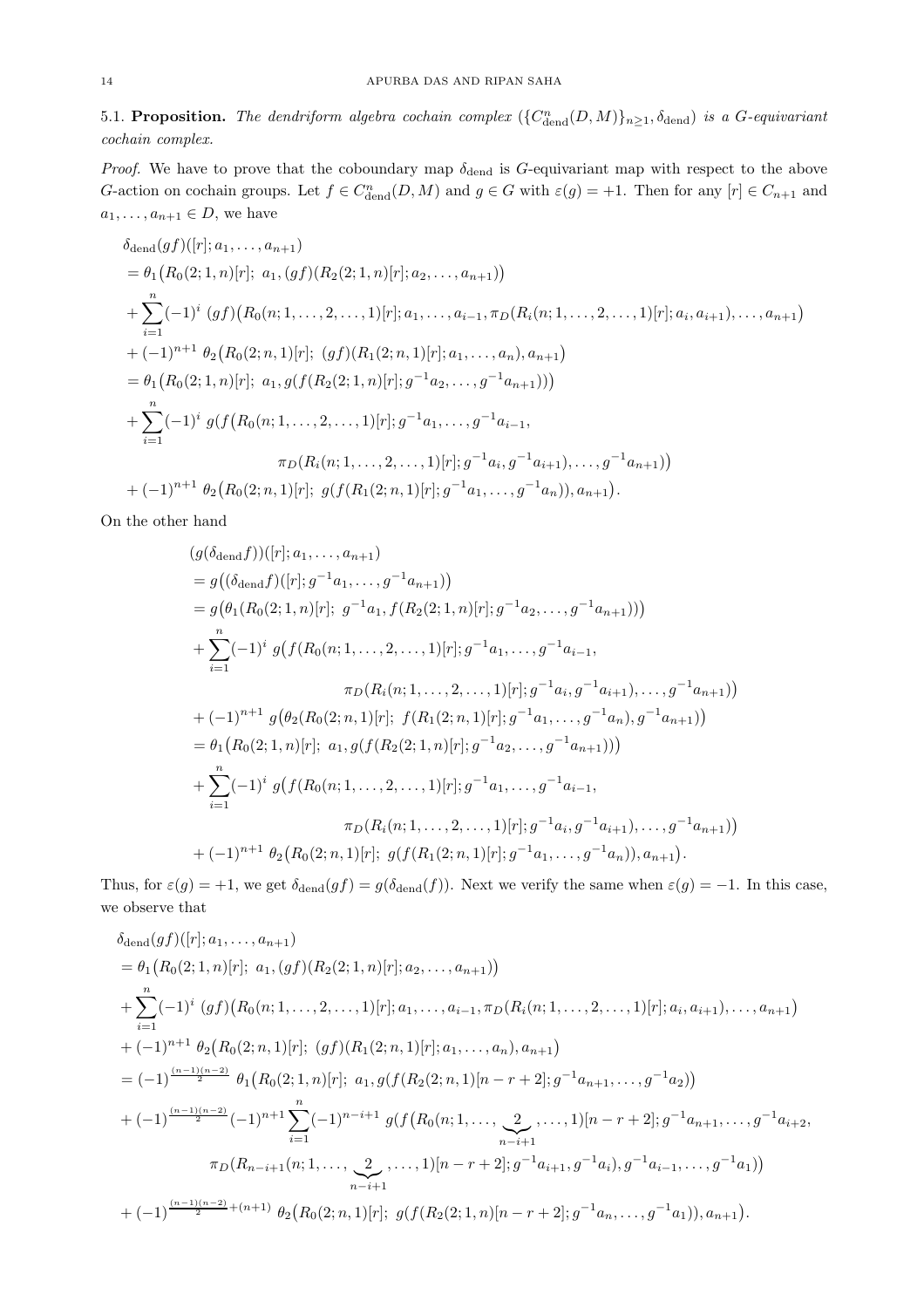We also have

$$
(g(\delta_{\text{den}}f))([r]; a_1, \ldots, a_{n+1})
$$
\n
$$
= (-1)^{\frac{n(n-1)}{2}} g((\delta_{\text{den}}f)([n-r+2]; g^{-1}a_{n+1}, \ldots, g^{-1}a_1))
$$
\n
$$
= (-1)^{\frac{n(n-1)}{2}} g(\theta_1(R_0(2; 1, n)[n-r+2]; g^{-1}a_{n+1}, f(R_2(2; 1, n)[n-r+2]; g^{-1}a_2, \ldots, g^{-1}a_1)))
$$
\n
$$
+ (-1)^{\frac{n(n-1)}{2}} \sum_{i=1}^n (-1)^{n-i+1} g(f(R_0(n; 1, \ldots, \underbrace{2}_{n-i+1}, \ldots, 1)[n-r+2]; g^{-1}a_{n+1}, \ldots, g^{-1}a_{i+2},
$$
\n
$$
\pi_D(R_{n-i+1}(n; 1, \ldots, \underbrace{2}_{n-i+1}, \ldots, 1)[n-r+2]; g^{-1}a_{i+1}, g^{-1}a_i), g^{-1}a_{i-1}, \ldots, g^{-1}a_1))
$$
\n
$$
+ (-1)^{\frac{n(n-1)}{2} + (n+1)} g(\theta_2(R_0(2; n, 1)[n-r+2]; f(R_1(2; n, 1)[n-r+2]; g^{-1}a_{n+1}, \ldots, g^{-1}a_2), g^{-1}a_1))
$$
\n
$$
= (-1)^{\frac{n(n-1)}{2}} \theta_2(R_0(2; n, 1)[r]; g(f(R_1(2; 1, n)[n-r+2]; g^{-1}a_n, \ldots, g^{-1}a_1)), a_{n+1})
$$
\n
$$
+ (-1)^{\frac{n(n-1)}{2}} \sum_{i=1}^n (-1)^{n-i+1} g(f(R_0(n; 1, \ldots, \underbrace{2}_{n-i+1}, \ldots, 1)[n-r+2]; g^{-1}a_{n+1}, \ldots, g^{-1}a_{i+2},
$$
\n
$$
\pi_D(R_{n-i+1}(n; 1, \ldots, \underbrace{2}_{n-i+1}, \ldots, 1)[r]; g(f(R_2(2; n, 1)[n-r+2]; g^{-1}a_{n+1}, \ldots, g^{-1}a_1))
$$
\n<math display="block</math>

Thus, for  $\varepsilon(g) = -1$  we also get  $\delta_{\text{dend}}(gf) = g(\delta_{\text{dend}}(f))$ . Hence the proof.

It follows from the above proposition and Remark [2.3](#page-3-4) that we obtain a bicomplex

<span id="page-14-0"></span>(9)  
\n
$$
\vdots
$$
\n
$$
\vdots
$$
\n
$$
\partial_v \downarrow
$$
\n
$$
\text{Maps}(G^{\times 2}, \text{Hom}(\mathbb{K}[C_1] \otimes D, M)) \xrightarrow{\partial_h} \text{Maps}(G^{\times 2}, \text{Hom}(\mathbb{K}[C_2] \otimes D^{\otimes 2}, M)) \longrightarrow \cdots
$$
\n
$$
\vdots
$$
\n
$$
\vdots
$$
\n
$$
\vdots
$$
\n
$$
\vdots
$$
\n
$$
\vdots
$$
\n
$$
\vdots
$$
\n
$$
\vdots
$$
\n
$$
\vdots
$$
\n
$$
\vdots
$$
\n
$$
\vdots
$$
\n
$$
\vdots
$$
\n
$$
\vdots
$$
\n
$$
\vdots
$$
\n
$$
\vdots
$$
\n
$$
\vdots
$$
\n
$$
\vdots
$$
\n
$$
\vdots
$$
\n
$$
\vdots
$$
\n
$$
\vdots
$$
\n
$$
\vdots
$$
\n
$$
\vdots
$$
\n
$$
\vdots
$$
\n
$$
\vdots
$$
\n
$$
\vdots
$$
\n
$$
\vdots
$$
\n
$$
\vdots
$$
\n
$$
\vdots
$$
\n
$$
\vdots
$$
\n
$$
\vdots
$$
\n
$$
\vdots
$$
\n
$$
\vdots
$$
\n
$$
\vdots
$$
\n
$$
\vdots
$$
\n
$$
\vdots
$$
\n
$$
\vdots
$$
\n
$$
\vdots
$$
\n
$$
\vdots
$$
\n
$$
\vdots
$$
\n
$$
\vdots
$$
\n
$$
\vdots
$$
\n
$$
\vdots
$$
\n
$$
\vdots
$$
\n
$$
\vdots
$$
\n
$$
\vdots
$$
\n
$$
\vdots
$$
\n
$$
\vdots
$$
\n
$$
\vdots
$$
\n
$$
\vdots
$$
\n
$$
\vdots
$$
\n
$$
\vdots
$$
\n
$$
\vdots
$$
\n
$$
\vdots
$$
\n<

The coboundary maps are explicitly given as follows.

(A) The horizontal coboundary maps  $\partial_h$  are given by

$$
(\partial_h f)(g_1, \ldots, g_n; [r]; a_1, \ldots, a_{n+1})
$$
  
=  $\theta_1 (R_0(2; 1, n)[r]; a_1, f(g_1, \ldots, g_n; R_2(2; 1, n)[r]; a_2, \ldots, a_{n+1}))$   
+  $\sum_{i=1}^n (-1)^i f(g_1, \ldots, g_n; R_0(n; 1, \ldots, 2, \ldots, 1)[r]; a_1, \ldots, a_{i-1}, \pi_D(R_i(1, \ldots, 2, \ldots, 1)[r]; a_i, a_{i+1}), \ldots, a_{n+1})$   
+  $(-1)^{n+1} \theta_2 (R_0(2; n, 1)[r]; f(g_1, \ldots, g_n; R_1(2; n, 1)[r]; a_1, \ldots, a_n), a_{n+1}), \text{ for } [r] \in C_{n+1}.$ 

(B) The coboundary of the first vertical maps  $\partial_v$  is given by

$$
(\partial_v \beta)(g_1, \dots, g_{n+1}; [1]; a)
$$
  
=  $g_1 \beta(g_2, \dots, g_{n+1}; [1]; g_1^{-1}a) + \sum_{i=1}^n (-1)^i \beta(g_1, \dots, g_i g_{i+1}, \dots, g_{n+1}; [1]; a) + (-1)^{n+1} \beta(g_1, \dots, g_n; [1]; a).$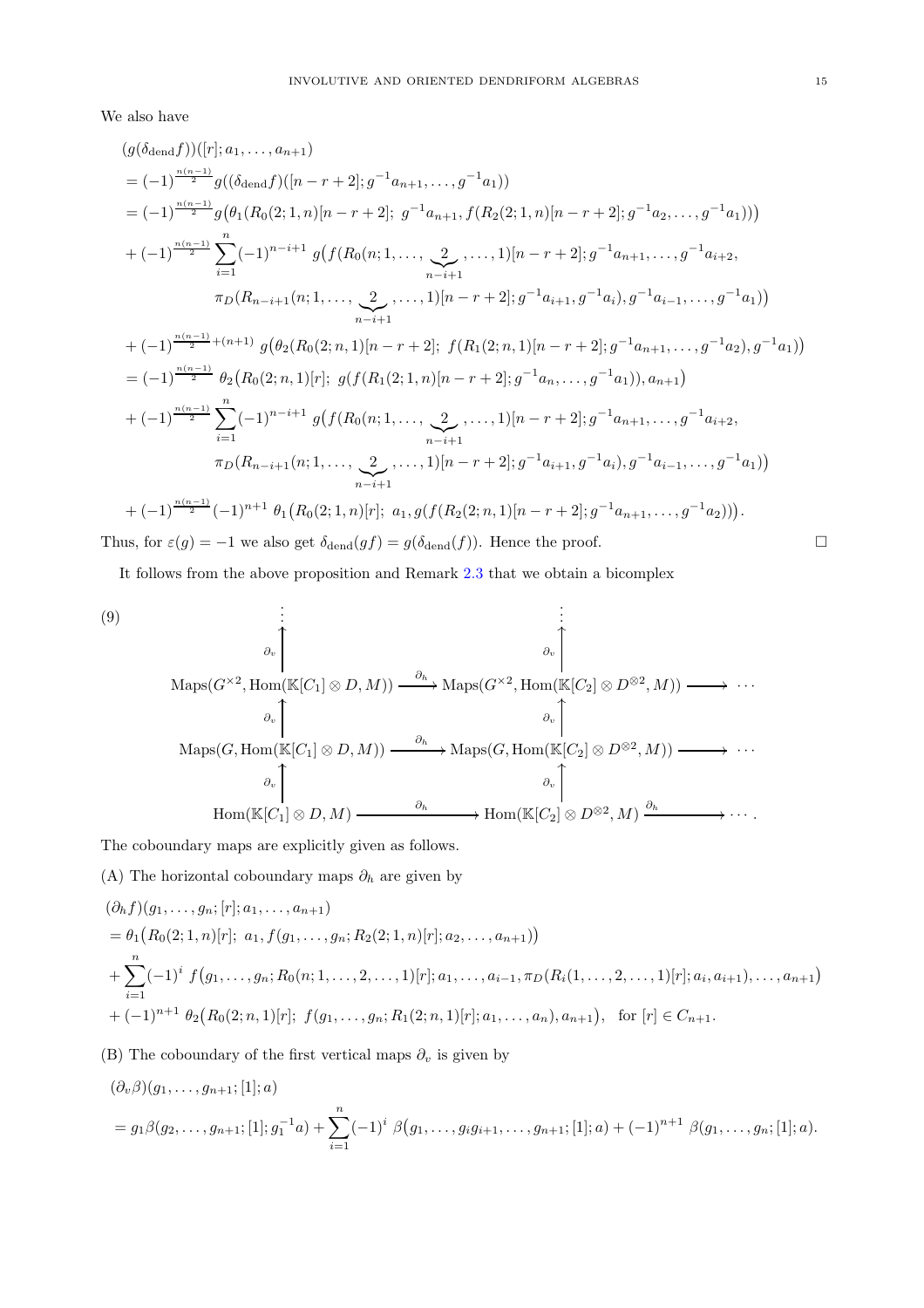(C) The coboundary of the second vertical maps  $\partial_v$  is given by

$$
(\partial_v \gamma)(g_1, \ldots, g_{n+1}; [r]; a, b)
$$
\n
$$
= \begin{cases}\n g_1 \gamma(g_2, \ldots, g_{n+1}; [r]; g_1^{-1} a, g_1^{-1} b) + \sum_{i=1}^n (-1)^i \gamma(g_1, \ldots, g_i g_{i+1}, \ldots, g_{n+1}; [r]; a, b) \\
\quad + (-1)^{n+1} \gamma(g_1, \ldots, g_n; [r]; a, b) \quad \text{if } \varepsilon(g_1) = +1\n \end{cases}
$$
\n
$$
g_1 \gamma(g_2, \ldots, g_{n+1}; [3-r]; g_1^{-1} b, g_1^{-1} a) + \sum_{i=1}^n (-1)^i \gamma(g_1, \ldots, g_i g_{i+1}, \ldots, g_{n+1}; [r]; a, b) \\
\quad + (-1)^{n+1} \gamma(g_1, \ldots, g_n; [r]; a, b) \quad \text{if } \varepsilon(g_1) = -1,\n \end{cases}
$$

for  $[r] \in C_2$ .

We define

$$
C_{G,\text{dend}}^n(D,M) = \bigoplus_{i+j=n, i\geq 0, j\geq 1} \text{Maps}(G^{\times i}, \text{Hom}(\mathbb{K}[C_j] \otimes D^{\otimes j}, M)), \text{ for } n \geq 1
$$

with the convension that  $\text{Maps}(G^0, \text{Hom}(\mathbb{K}[C_j] \otimes D^{\otimes j}, M)) = \text{Hom}(\mathbb{K}[C_j] \otimes D^{\otimes j}, M)$ . The coboundary map  $\partial: C_{G,\text{dend}}^n(D,M) \to C_{G,\text{dend}}^{n+1}(D,M)$  is induced from the bicomplex [\(9\)](#page-14-0), i.e.

$$
\partial(\nu) = \partial_{\nu}(c) + (-1)^{i} \partial_{h}(c), \text{ for } \nu \in \text{Maps}(G^{\times i}, \text{Hom}(\mathbb{K}[C_{j}] \otimes D^{\otimes j}, M)).
$$

We denote the space of n-cocycles by  $Z_{G,\text{dend}}^n(D,M)$  and the space of n-coboundaries by  $B_{G,\text{dend}}^n(D,M)$ . Then  $B_{G,\text{dend}}^n(D,M) \subset Z_{G,\text{dend}}^n(D,M) \subset C_{G,\text{dend}}^n(D,M)$ . The corresponding cohomology groups are denoted by  $H_{G,\text{dend}}^n(D,M)$ , for  $n \geq 1$  and called the cohomology of the oriented dendriform algebra.

5.2. **Remark.** Let us explain the second cohomology group  $H^2_{G,\text{dend}}(D, M)$  in details. It follows from (A), (B) and (C) above that a pair

$$
(\alpha, \beta) \in \text{Maps}(G, \text{Hom}(\mathbb{K}[C_1] \otimes D, M)) \oplus \text{Hom}(\mathbb{K}[C_2] \otimes D^{\otimes 2}, M)
$$

is a 2-cocycle, that is, lies in  $Z^2_{G,\text{dend}}(D,M)$  if they satisfy

<span id="page-15-2"></span>(10) 
$$
\alpha(gh; a) = g\alpha(h; g^{-1}a) + \alpha(g; a),
$$

$$
\theta_1([r]; a, \alpha(g;b)) - \alpha(g; \pi_D([r]; a, b)) + \theta_2([r]; \alpha(g;a), b)
$$

<span id="page-15-0"></span>(11) 
$$
= \begin{cases} g(\beta([r]; g^{-1}a, g^{-1}b)) - \beta([r]; a, b) & \text{if } \varepsilon(g) = +1 \\ g(\beta([3-r]; g^{-1}b, g^{-1}a)) - \beta([r]; a, b) & \text{if } \varepsilon(g) = -1, \end{cases}
$$

and

<span id="page-15-3"></span>(12) 
$$
\partial_h(\beta) := \delta_{\text{dend}}(\beta) = 0,
$$

for all  $g, h \in G$ ;  $a, b \in D$  and  $[r] \in C_2$ . Here we have used the notation  $\alpha(g; a)$  in the place of  $\alpha(g; [1]; a)$ .

Moreover, the pair  $(\alpha, \beta)$  is a 2-coboundary, that is, lies in  $B_{G,\text{dend}}^2(D, M)$  if and only if there exists  $\gamma \in C_G^1(D, M) = \text{Hom}(\mathbb{K}[C_1] \otimes D, M) \simeq \text{Hom}(D, M)$  such that

<span id="page-15-4"></span>(13) 
$$
\begin{cases} \alpha(g;a) = g(\gamma(g^{-1}a)) - \gamma(a), \\ \beta([r]; a, b) = \theta_0([r]; a, \gamma(b)) - \gamma(\pi_D([r]; a, b)) + \theta_2([r]; \gamma(a), b), \text{ for } [r] \in C_2. \end{cases}
$$

Let us use the following notations:

$$
\beta^l(a,b) = \beta([1]; a, b)
$$
 and  $\beta^r(a,b) = \beta([2]; a, b)$ .

Using these notations we can rewrite Equation  $(11)$  as follows:

<span id="page-15-1"></span>(14) 
$$
a \prec \alpha(g;b) - \alpha(g;a \prec b) + \alpha(g;a) \prec b = \begin{cases} g(\beta^l(g^{-1}a,g^{-1}b)) - \beta^l(a,b) & \text{if } \varepsilon(g) = +1 \\ g(\beta^r(g^{-1}b,g^{-1}a)) - \beta^l(a,b) & \text{if } \varepsilon(g) = -1, \end{cases}
$$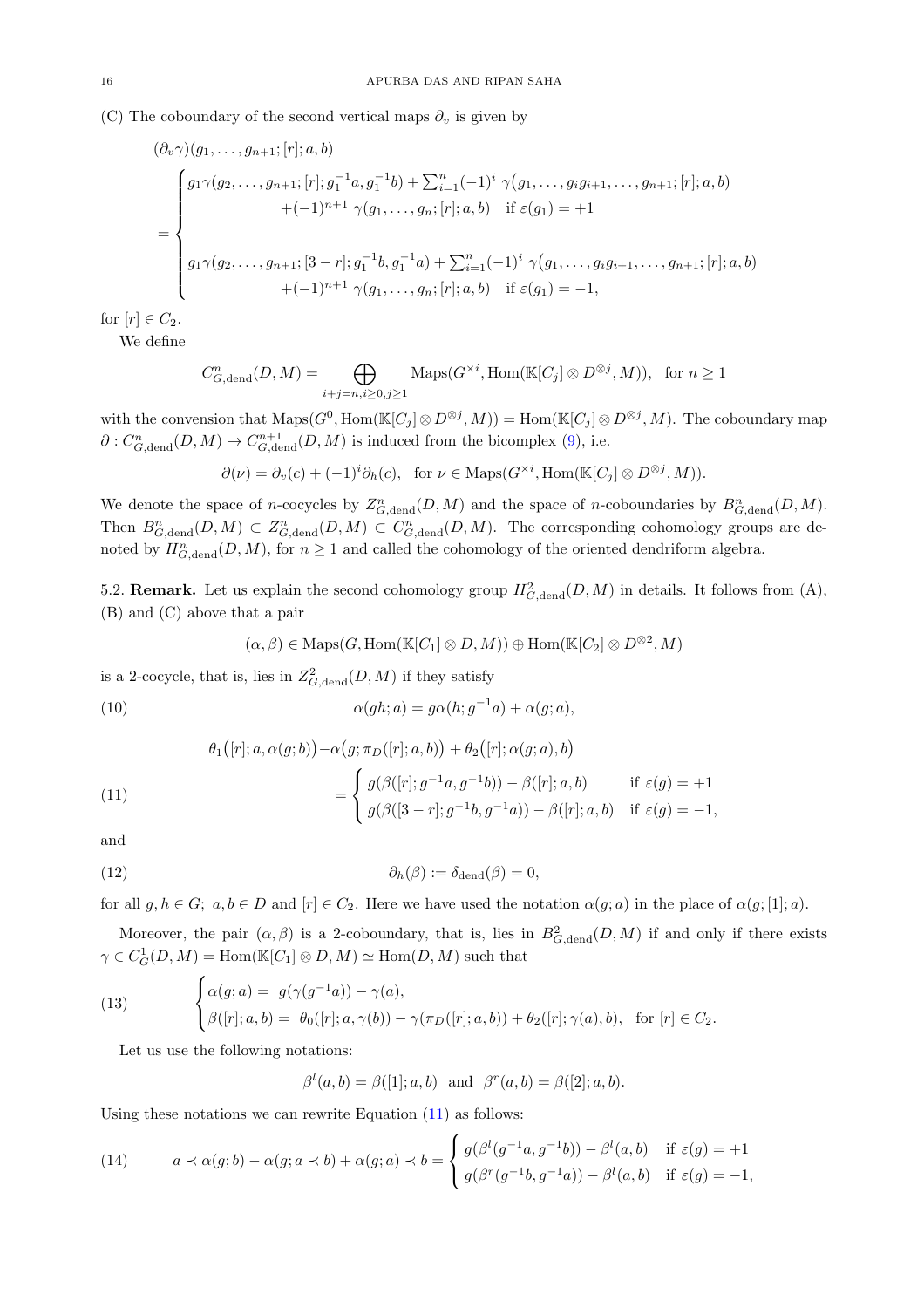and

(15) 
$$
a \succ \alpha(g;b) - \alpha(g;a \succ b) + \alpha(g;a) \succ b = \begin{cases} g(\beta^r(g^{-1}a,g^{-1}b)) - \beta^r(a,b) & \text{if } \varepsilon(g) = +1 \\ g(\beta^l(g^{-1}b,g^{-1}a)) - \beta^r(a,b) & \text{if } \varepsilon(g) = -1. \end{cases}
$$

<span id="page-16-0"></span>In the following, we show that the second cohomology group is closely related to extensions and deformations of oriented dendriform algebras.

5.1. Relation with the cohomology of oriented associative algebras. In Subsection [3.1](#page-3-2) we show that there is a morphism from the cohomology of an involutive dendriform algebra to the Hochschild cohomology of the corresponding involutive associative algebra. In this subsection, we prove a similar result in the oriented context.

We first recall the cohomology of an oriented associative algebra as defined in  $[14]$ . Let A be an oriented associative algebra over  $(G, \varepsilon)$  and M be an oriented A-bimodule. Consider the standard Hochschild cochain complex of  $A$  with coefficients in  $M$ ,

$$
M \to \text{Hom}(A, M) \to \text{Hom}(A^{\otimes 2}, M) \to \text{Hom}(A^{\otimes 3}, M) \to \cdots
$$

The group G acts on the above cochain groups (similar to  $(8)$ ) and making the above complex a G-equivariant complex. The cohomology of the following bicomplex (obtained from the induced bicomplex by deleting the first column)



is called the cohomology of the oriented associative algebra  $A$  with coefficients in  $M$ , and we denote them by  $H^*_{G,\text{Hoch}}(A,M)$ .

Let D be an oriented dendriform algebra over  $(G, \varepsilon)$  and M be an oriented representation of D. Consider the corresponding oriented associative algebra structure on  $D$  and oriented associative  $D$ -bimodule structure on  $M$ . It follows from [\[8,](#page-21-7) Theorem 2.9] that the collection of maps

$$
S_n: \text{Hom}(\mathbb{K}[C_n] \otimes D^{\otimes n}, M) \to \text{Hom}(D^{\otimes n}, M), \text{ for } n \ge 1
$$
  

$$
f \mapsto f_{[1]} + \cdots + f_{[n]}
$$

defines a morphism from the ordinary dendriform algebra cochain complex  $(\{C^n_{\text{dend}}(D, M)\}_{n \geq 1}$ ,  $\delta_{\text{dend}})$  to the truncated Hochschild cochain complex  $(\{C^n_{\text{Hoch}}(D, M)\}_{n\geq 1}, \delta_{\text{Hoch}})$ . It is easy to see that this morphism is G-equivariant. Hence it induces a map between the corresponding bicomplexes. Hence, we get the following.

<span id="page-16-2"></span>5.3. Proposition. The collection of maps  $\{S_n\}$  induces a morphism

$$
H^*_{G,\mathrm{dend}}(D,M)\to H^*_{G,\mathrm{Hoch}}(D,M)
$$

from the cohomology of the oriented dendriform algebra to the cohomology of the corresponding oriented associative algebra.

<span id="page-16-1"></span>5.2. Extensions of oriented dendriform algebras. It is known that the second Hochschild cohomology group of an associative algebra with coefficients in a bimodule classify equivalence classes of abelian extensions. This result has been extended to various other algebras, including dendriform algebras [\[8\]](#page-21-7). In this subsection, we prove an oriented version of this result for dendriform algebras.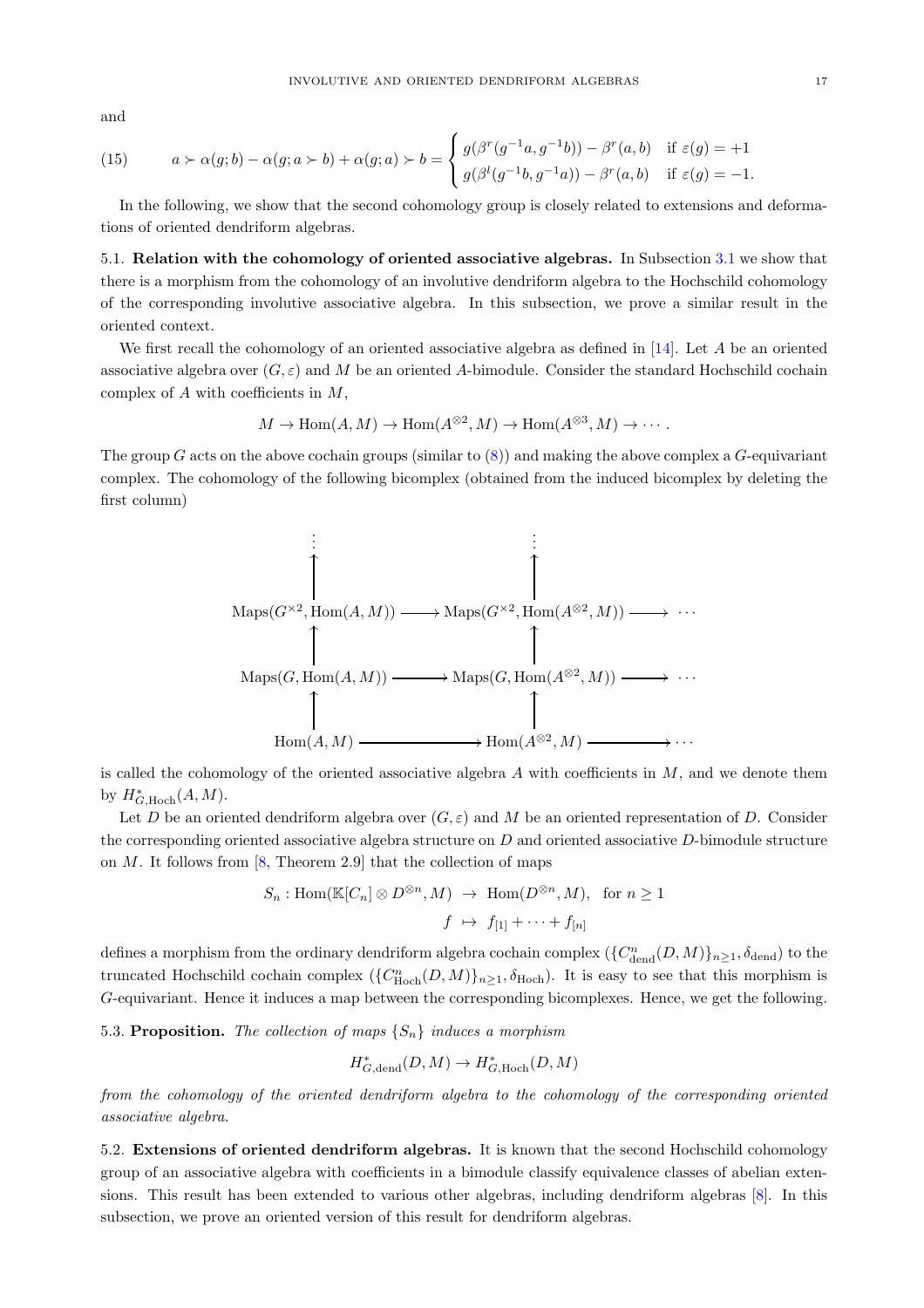Let D be an oriented dendriform algebra over  $(G, \varepsilon)$  and M be a G-module. Then M can be considered as an oriented dendriform algebra over  $(G, \varepsilon)$  with trivial dendriform structure.

5.4. **Definition.** An extension of D by M is a K-split sequence of oriented dendriform algebras

<span id="page-17-1"></span>(16) 
$$
0 \longrightarrow M \xrightarrow{i} B \xrightarrow{p} D \longrightarrow 0.
$$

Let the splitting of [\(16\)](#page-17-1) is given by a section  $s: D \to B$  of the map p, i.e.  $p \circ s = id_D$ . An extension of D by M induces an oriented representation of D on M given by

$$
a \prec m = s(a) \prec i(m) \qquad a \succ m = s(a) \succ i(m) \qquad m \prec a = i(m) \prec s(a) \qquad m \succ a = i(m) \succ s(a).
$$

This representation does not depend on the chosen section s.

5.5. Definition. Two such extensions B and B' are said to equivalent if there is a morphism  $\phi : B \to B'$  of oriented dendriform algebras making the following diagram commutative



Next, let us fix an oriented representation  $M$  of the oriented dendriform algebra  $D$ . We denote by  $\mathcal{E}xt_G(D,M)$  the equivalence classes of extensions of D by M for which the induced representation on M is the prescribed one. With these notations, we have the following.

<span id="page-17-0"></span>5.6. Theorem. There is a one-to-one correspondence between  $\mathcal{E}xt_G(D, M)$  and the second cohomology group  $H^2_{G,\text{dend}}(D,M).$ 

*Proof.* Let  $(\alpha, \beta) \in Z^2_{G,\text{dend}}(D, M)$  be a 2-cocycle. Take  $B = M \oplus D$ . We define the G-action and multiplications on  $B$  by

$$
g(m, a) = (gm + \alpha(g; ga), ga),
$$
  
\n
$$
(m, a) \prec (n, b) = (m \prec b + a \prec n + \beta^l(a, b), a \prec b),
$$
  
\n
$$
(m, a) \succ (n, b) = (m \succ b + a \succ n + \beta^r(a, b), a \succ b),
$$

for  $(m, a), (n, b) \in B$ . We show that B is an extension of the oriented dendriform algebra D by M. Note that B is a dendriform algebra as  $\beta$  is a 2-cocyle in the ordinary dendriform cohomology [\[8\]](#page-21-7). Next, we observe that for  $\varepsilon(g) = +1$ ,

$$
g((m, a) \prec (n, b)) = g(m \prec b + a \prec n + \beta^l(a, b), a \prec b)
$$
  
= 
$$
(gm \prec gb + ga \prec gn + g\beta^l(a, b) + \alpha(g; ga \prec gb), ga \prec gb).
$$

On the other hand, we have

$$
g(m, a) \prec g(n, b) = (gm + \alpha(g; ga), ga) \prec (gn + \alpha(g; gb), gb)
$$
  
= ((gm + \alpha(g; ga)) \prec gb + ga \prec (gn + \alpha(g; gb)) + \beta^l(ga, gb), ga \prec gb).

Applying Equation [\(14\)](#page-15-1) in the above equation, we conclude that

$$
g((m, a) \prec (n, b)) = g(m, a) \prec g(n, b).
$$

By a similar computation for  $\varepsilon(g) = -1$ , we get  $g((m, a) \prec (n, b)) = g(n, b) \succ g(m, a)$ . In a similar way,

$$
g((m, a) \succ (n, b)) = \begin{cases} g(m, a) \succ g(n, b) & \text{if } \varepsilon(g) = +1 \\ g(n, b) \prec g(m, a) & \text{if } \varepsilon(g) = -1. \end{cases}
$$

This shows that B is an oriented dendriform algebra. Next, we define maps  $i : M \to B = M \oplus D$  and  $p : B = M \oplus D \rightarrow D$  by

$$
i(m) = (m, 0) \quad \text{and} \quad p(m, a) = a.
$$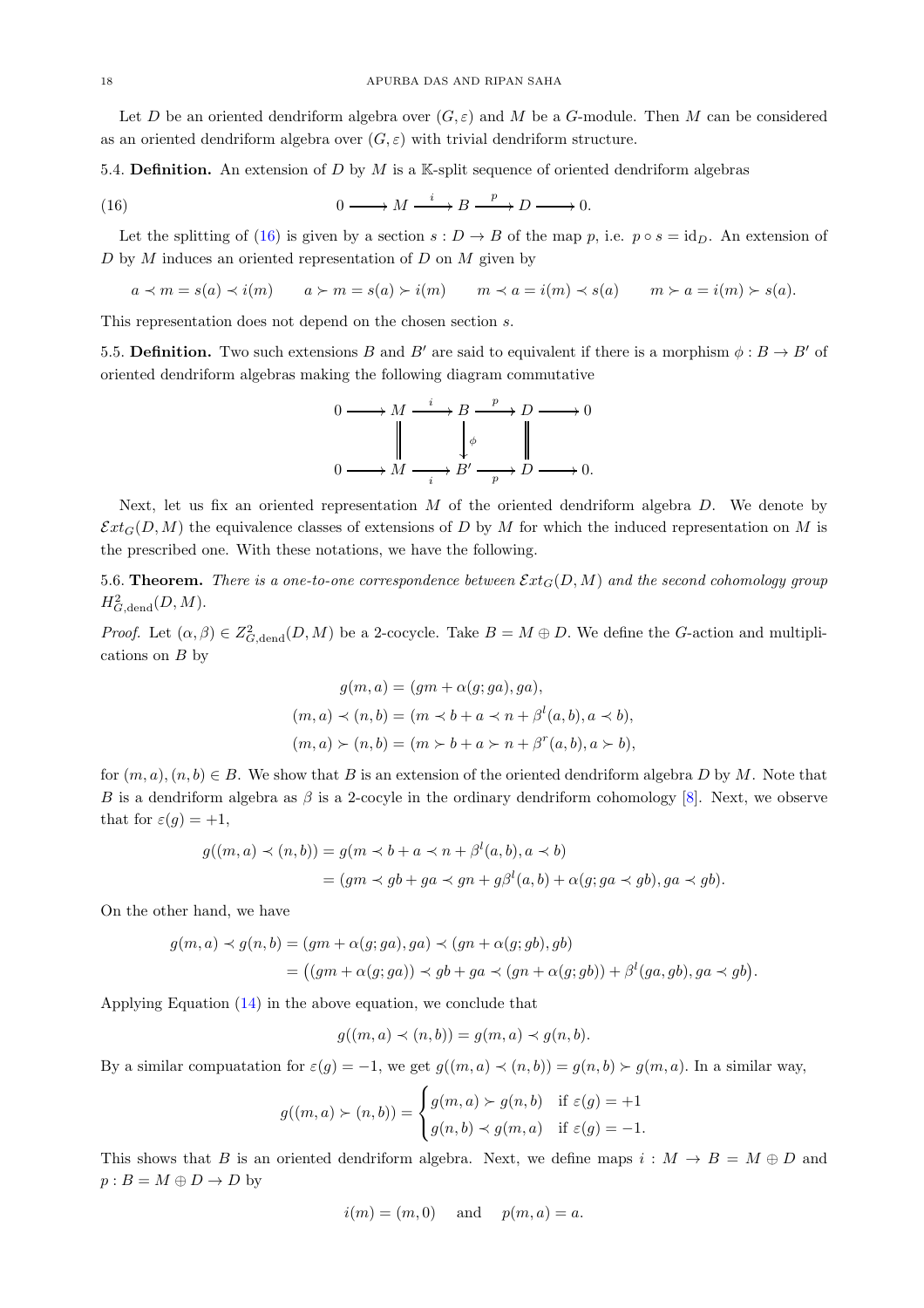It is easy to verify that  $0 \to M \stackrel{i}{\to} B \stackrel{p}{\to} D \to 0$  is an extension of D by M.

Let  $(\alpha', \beta') \in Z^2_{G,\text{dend}}(D, M)$  be another 2-cocycle and the difference  $(\alpha, \beta) - (\alpha', \beta')$  be a 2-coboundary, i.e. in  $B^2_{G,\text{dend}}(D,M)$ . Then there exists  $\gamma \in \text{Hom}(D,M)$  such that

$$
(\alpha - \alpha')(g; a) = g(\gamma(g^{-1}a)) - \gamma(a),
$$
  

$$
(\beta - \beta')([r]; a, b) = \theta_0([r]; a, \gamma(b)) - \gamma(\pi_D([r]; a, b)) + \theta_2([r]; \gamma(a), b), \text{ for } [r] \in C_2.
$$

Let  $0 \to M \to B' \to D \to 0$  denote the extension corresponding to the 2-cocycle  $(\alpha', \beta')$ . The equivalence between these two extensions are given by  $\phi : B \to B'$ ,  $(m, a) \mapsto (m + \gamma(a), a)$ . Hence the map  $H^2_{G,\text{dend}}(D,M) \to \mathcal{E}xt(G,M)$  is well defined.

For the converse part, let  $(16)$  be an extension of D by M. Then M is a submodule of B via the inclusion map i. Let  $s : D \to B$  be a section of the map p, i.e. s satisfies  $p \circ s = \mathrm{id}_D$ . We define a map  $\alpha \in \text{Maps}(G, \text{Hom}(\mathbb{K}[C_1] \otimes D, M))$  and a map  $\beta \in \text{Hom}(\mathbb{K}[C_2] \otimes D^{\otimes 2}, M)$  using the map s as follows:

<span id="page-18-0"></span>(17) 
$$
\alpha(g; a) = s(a) - g(s(g^{-1}a)),
$$

<span id="page-18-1"></span>(18) 
$$
\beta([1]; a, b) = \beta^{l}(a, b) = s(a \prec b) - s(a) \prec s(b),
$$

(19) 
$$
\beta([2]; a, b) = \beta^{r}(a, b) = s(a \succ b) - s(a) \succ s(b).
$$

Note that  $p(\alpha(g; a)) = p \circ s(a) - g(p \circ s(g^{-1}a)) = 0$  (as  $p \circ s = id_D$ ). Hence  $\alpha(g; a) \in \text{ker}(p) = \text{im}(i)$ , therefore considered as an element in M. We show that  $(\alpha, \beta) \in Z^2_{G,\text{dend}}(D, M)$ . For this, we will verify the identities  $(10)$ ,  $(11)$  and  $(12)$ . First, we have

$$
g(\alpha(h; g^{-1}a)) + \alpha(g; a) = g(s(g^{-1}a)) - gh(s(h^{-1}g^{-1}a)) + s(a) - g(s(g^{-1}a))
$$
  
=  $s(a) - gh(s(h^{-1}g^{-1}a)) = \alpha(gh; a).$ 

Hence the identity [\(10\)](#page-15-2) follows. In the next, for  $\varepsilon(g) = +1$ , we get from Equation [\(17\)](#page-18-0) that

<span id="page-18-2"></span>(20) 
$$
s(a \prec b) = \alpha(g; a \prec b) + g(s(g^{-1}a \prec g^{-1}b))
$$

$$
= \alpha(g; a \prec b) + g(s(g^{-1}a) \prec s(g^{-1}b) + \beta^l(g^{-1}a, g^{-1}b))
$$

$$
= \alpha(g; a \prec b) + g(s(g^{-1}a)) \prec g(s(g^{-1}b)) + g(\beta^l(g^{-1}a, g^{-1}b)).
$$

On the other hand, from Equation [\(18\)](#page-18-1), we get

<span id="page-18-3"></span>(21) 
$$
s(a \prec b) = s(a) \prec s(b) + \beta^{l}(a, b)
$$

$$
= (g(s(g^{-1}a)) + i(\alpha(g; a))) \prec (g(s(g^{-1}b)) + i(\alpha(g; b))) + \beta^{l}(a, b)
$$

$$
= g(s(g^{-1}a)) \prec g(s(g^{-1}b)) + a \prec \alpha(g; b) + \alpha(g; a) \prec b + \beta^{l}(a, b).
$$

Comparing  $(20)$  and  $(21)$ , we get

$$
a \prec \alpha(g;b) - \alpha(g;a \prec b) + \alpha(g;a) \prec b = g(\beta^l(g^{-1}a,g^{-1}b)) - \beta^l(a,b).
$$

Similarly, for  $\varepsilon(q) = -1$ , we have

$$
a \prec \alpha(g;b) - \alpha(g;a \prec b) + \alpha(g;a) \prec b = g(\beta^r(g^{-1}b,g^{-1}a)) - \beta^l(a,b).
$$

One can repeat the computation as above for  $[r] = [2]$ . For  $\varepsilon(g) = +1$  one have

$$
a \succ \alpha(g;b) - \alpha(g;a \succ b) + \alpha(g;a) \succ b = g(\beta^r(g^{-1}a,g^{-1}b)) - \beta^r(a,b).
$$

and for  $\varepsilon(g) = -1$  one have

$$
a \succ \alpha(g; b) - \alpha(g; a \succ b) + \alpha(g; a) \succ b = g(\beta^l(g^{-1}b, g^{-1}a)) - \beta^r(a, b).
$$

This proves the identity [\(11\)](#page-15-0). Finally,  $\beta$  is a 2-cocycle in the ordinary dendriform algebra cohomology of D with coefficients in M follows from the standard argument [\[8\]](#page-21-7). Hence  $(\alpha, \beta) \in Z_{G,\text{dend}}^2(D, M)$ . Like previous part, we can show show that equivalent extensions give rise to cohomologous 2-cocycles. Hence the map  $\mathcal{E}xt(D,M) \to H^2_{G,\text{dend}}(D,M)$  is also defined.

Finally, the above two maps are inverses to each other. Hence the proof.  $\Box$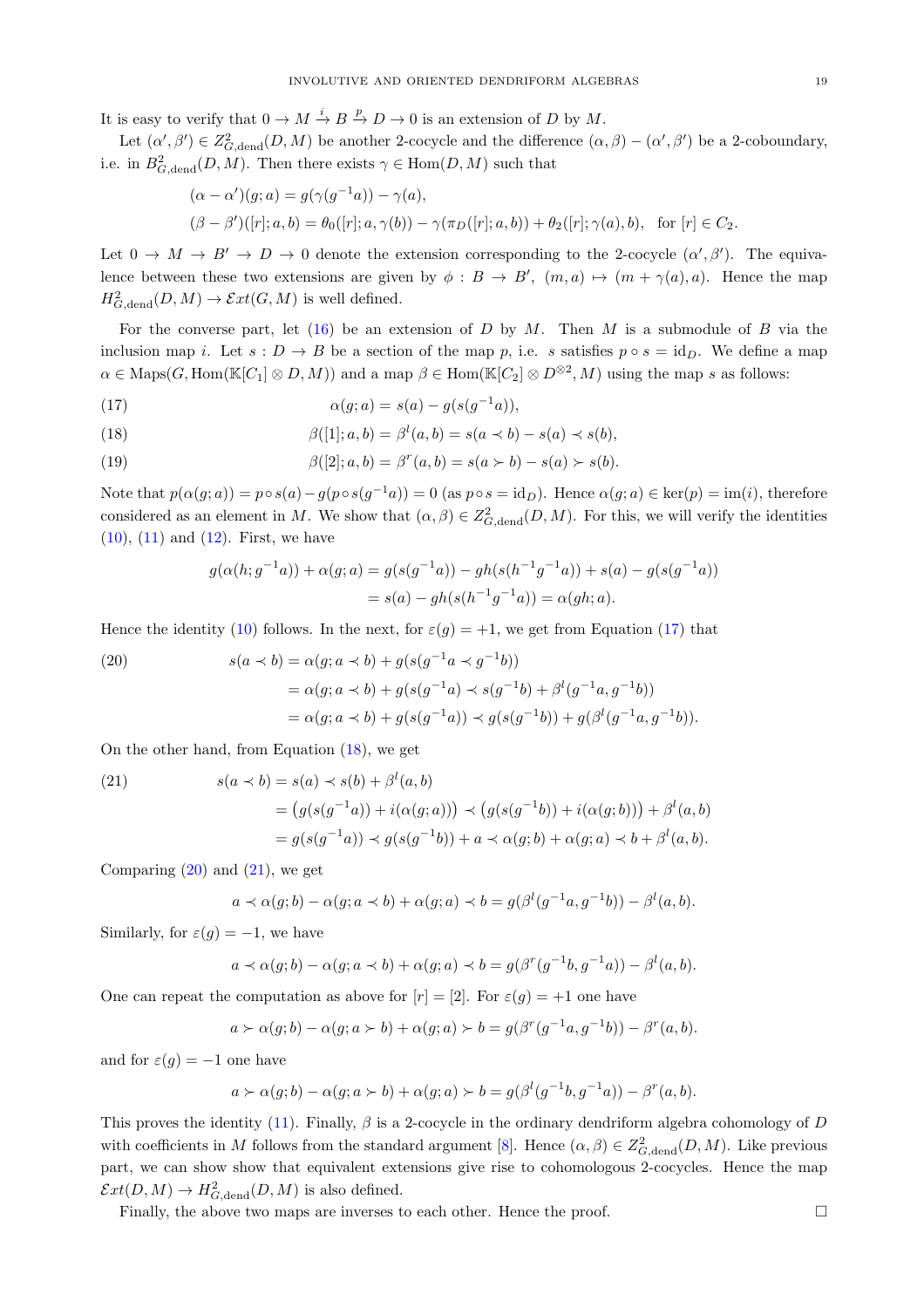### <span id="page-19-0"></span>20 APURBA DAS AND RIPAN SAHA

### 6. Deformations of oriented dendriform algebras

Gerstenhaber's deformation theory [\[13\]](#page-21-15) for associative algebras has been extended to dendriform algebras in [\[8\]](#page-21-7). In this section, we study an oriented version of the deformation theory for dendriform algebras.

Let  $(D, \prec, \succ)$  be an oriented dendriform algebra over  $(G, \varepsilon)$ . Let  $\phi : G \times D \to D$  denotes the action of G on D, i.e.  $\phi(q; a) = qa$ , for  $q \in G$  and  $a \in D$ . Consider the space D[[t]] of formal power series in t with coefficients from D.

## <span id="page-19-2"></span>6.1. **Definition.** A one-parameter formal deformation of  $D$  consists of formal sums

$$
\prec_t = \sum_{i=0}^{\infty} t^i \prec_i , \ \ \succ_t = \sum_{i=0}^{\infty} t^i \succ_i \ \in \text{Hom}(D^{\otimes 2}, D)[[t]] \ \ \text{and} \ \ \phi_t = \sum_{i=0}^{\infty} t^i \phi_i \ \in \text{Map}(G, \text{Hom}(D, D))[[t]]
$$

in which  $\prec_0=\prec, \succ_0=\succ, \phi_0=\phi$  such that  $(D[[t]], \prec_t, \succ_t)$  is a K[[t]]-dendriform algebra and  $\phi_t$  defines an orientation on this dendriform algebra over  $(G, \varepsilon)$ .

In other words, for each  $n \geq 0$ ,  $a, b, c \in D$  and  $g \in G$ , the following identities hold

(i) 
$$
\sum_{i+j=n} (a \prec_i b) \prec_j c = \sum_{i+j=n} a \prec_i (b \prec_j c + b \succ_j c),
$$

$$
\sum_{i+j=n} (a \succ_i b) \prec_j c = \sum_{i+j=n} a \succ_i (b \prec_j c),
$$

$$
\sum_{i+j=n} (a \prec_i b + a \succ_i b) \succ_j c = \sum_{i+j=n} a \succ_i (b \succ_j c),
$$
  
(ii) 
$$
\phi_n(gh;a) = \sum_{i+j=n} \phi_i(g;\phi_j(h;a)),
$$
  
(iii) 
$$
\sum_{i+j=n} \phi_i(g;\prec_j (a,b)) = \begin{cases} \sum_{i+j+k=n} \prec_i (\phi_j(g;a), \phi_k(g;b)) & \text{if } \varepsilon(g) = 1 \\ \sum_{i+j+k=n} \succ_i (\phi_j(g;b), \phi_k(g;a)) & \text{if } \varepsilon(g) = -1, \end{cases}
$$
  
(iv) 
$$
\sum_{i+j=n} \phi_i(g;\succ_j (a,b)) = \begin{cases} \sum_{i+j+k=n} \prec_i (\phi_j(g;a), \phi_k(g;b)) & \text{if } \varepsilon(g) = 1 \\ \sum_{i+j+k=n} \prec_i (\phi_j(g;b), \phi_k(g;a)) & \text{if } \varepsilon(g) = -1. \end{cases}
$$

<span id="page-19-4"></span>6.2. **Definition.** Two deformations  $(\prec_t, \succ_t, \phi_t)$  and  $(\prec'_t, \succ'_t, \phi'_t)$  of an oriented dendriform algebra D are said to be equivalent if there exists a formal isomorphism  $\Psi_t = \sum_{i=0}^{\infty} t^i \Psi_i : D[[t]] \to D[[t]]$  with  $\Psi_0 = id_D$ such that  $\Psi_t$  defines an isomorphism between oriented dendriform algebras.

Thus, the following identities must hold for  $n \geq 0$ ,  $a, b \in D$  and  $g \in G$ ,

(i)  $\sum_{i+j=n} \Psi_i(a \prec'_j b) = \sum_{i+j+k=n} \Psi_i(a) \prec_j \Psi_k(b)$ ,  $\sum_{i+j=n} \Psi_i(a \succ'_j b) = \sum_{i+j+k=n} \Psi_i(a) \succ_j \Psi_k(b),$ (ii)  $\sum_{i+j=n} \Psi_i(\phi'_j(g; a)) = \sum_{i+j=n} \phi_i(g; \Psi_j(a)).$ 

<span id="page-19-1"></span>6.3. **Theorem.** Let  $(\prec_t, \succ_t, \phi_t)$  be a one-parameter formal deformation of an oriented dendriform algebra D. Then  $(\xi_1, \pi_1)$  is a 2-cocycle in the cohomology of the oriented dendriform algebra D with coefficients in itself, where  $\xi_1 \in \text{Maps}(G, \text{Hom}(D, D))$  is given by  $\xi_1(g; a) = \phi_1(g; g^{-1}a)$ , and  $\pi_1 \in \text{Hom}(\mathbb{K}[C_2] \otimes D^{\otimes 2}, D)$ is given by  $\pi_1([1]; a, b) = a \prec_1 b; \pi_1([2]; a, b) = a \succ_1 b$ .

In particular, if  $\prec_i = \succ_i = \phi_i = 0$  for  $0 < i < n$ , then the pair  $(\xi_n, \pi_n)$  is a 2-cocycle, where  $\xi_n$  and  $\pi_n$ are defined in the similar way.

Moreover, the cohomology class of the corresponding 2-cocycle depends only on the equivalence class of the deformation.

*Proof.* We will verify [\(10\)](#page-15-2), [\(11\)](#page-15-0) and [\(12\)](#page-15-3) to show that  $(\xi_1, \pi_1)$  is a 2-cocycle. It follows from condition (ii) of Definition [6.1](#page-19-2) that

<span id="page-19-3"></span>(22) 
$$
\phi_1(gh; a) = g(\phi_1(h; a)) + \phi_1(g; ha).
$$

From the definition of  $\xi_1$ , we get

$$
g(\xi_1(h;g^{-1}a)) + \xi_1(g;a) = g(\phi_1(h;h^{-1}g^{-1}a)) + \phi_1(g;g^{-1}a)
$$
  

$$
\stackrel{(22)}{=} \phi_1(gh;h^{-1}g^{-1}a) = \xi_1(gh;a).
$$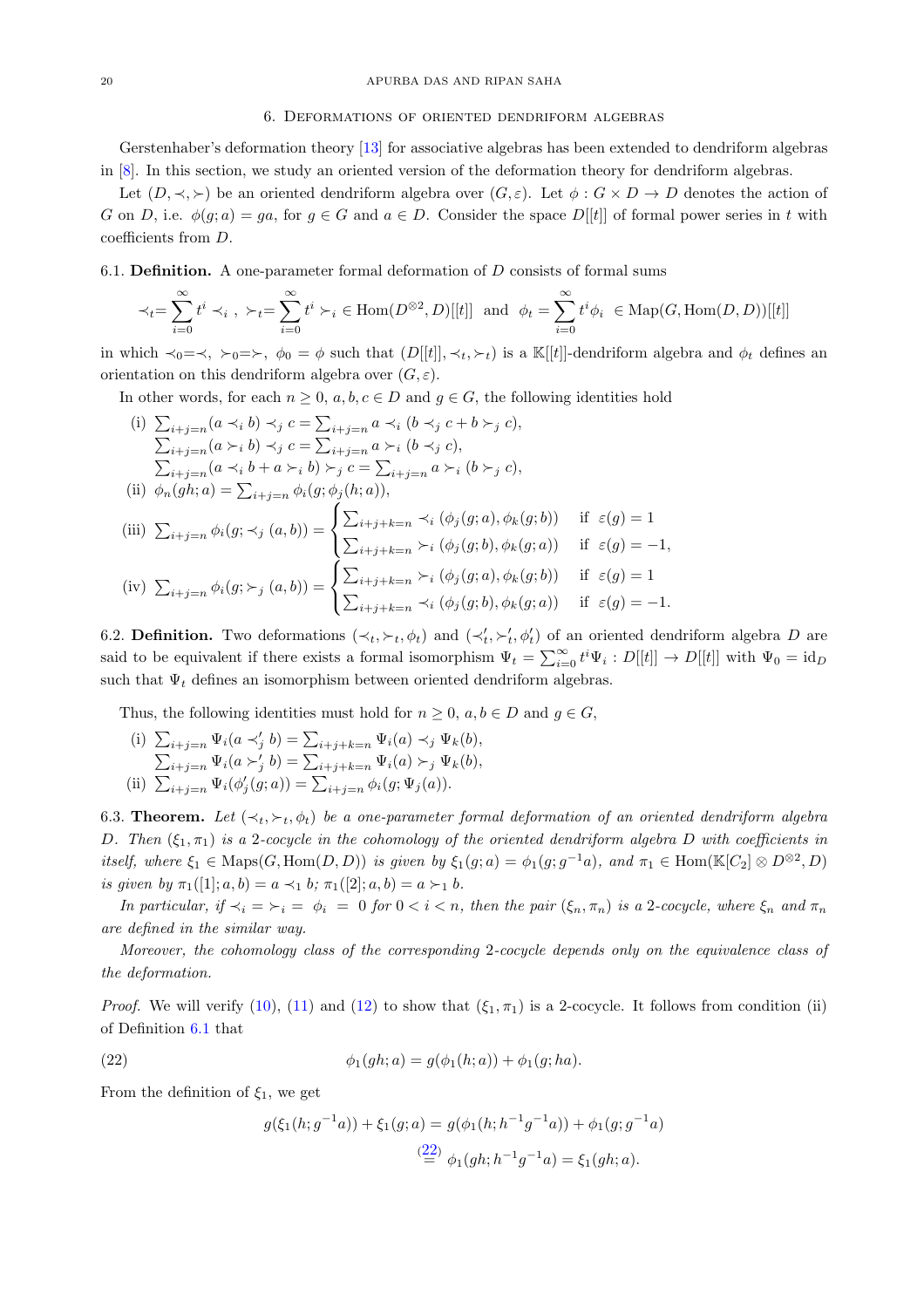Hence the identity [\(10\)](#page-15-2) follows. For  $n = 1$ , from conditions (iii) and (iv) of Definition [6.1](#page-19-2) we get

<span id="page-20-2"></span>(23) 
$$
g(a \prec_1 b) + \phi_1(g; a \prec b) = \begin{cases} ga \prec \phi_1(g, b) + \phi_1(g; a) \prec gb + ga \prec_1 gb & \text{if } \varepsilon(g) = +1 \\ gb \succ \phi_1(g; a) + \phi_1(g; b) \succ ga + gb \succ_1 ga & \text{if } \varepsilon(g) = -1, \end{cases}
$$

<span id="page-20-3"></span>(24) 
$$
g(a \succ_1 b) + \phi_1(g; a \succ b) = \begin{cases} ga \succ \phi_1(g; b) + \phi_1(g; a) \succ g b + ga \succ_1 gb & \text{if } \varepsilon(g) = +1 \\ gb \prec \phi_1(g; a) + \phi_1(g; b) \prec ga + gb \prec_1 ga & \text{if } \varepsilon(g) = -1. \end{cases}
$$

From the first part of  $(23)$  and from the second part of  $(24)$ , we obtain

$$
a \prec \xi_1(g;b) - \xi_1(g;a \prec b) + \xi_1(g;a) \prec b = \begin{cases} g(g^{-1}a \prec_1 g^{-1}b) - a \prec_1 b & \text{if } \varepsilon(g) = +1 \\ g(g^{-1}b \succ_1 g^{-1}a) - a \prec_1 b & \text{if } \varepsilon(g) = -1. \end{cases}
$$

Similarly, from the first part of  $(24)$  and from the second part of  $(23)$ , we get

$$
a \succ \xi_1(g;b) - \xi_1(g;a \succ b) + \xi_1(g;a) \succ b = \begin{cases} g(g^{-1}a \succ_1 g^{-1}b) - a \succ_1 b & \text{if } \varepsilon(g) = +1 \\ g(g^{-1}b \prec_1 g^{-1}a) - a \succ_1 b & \text{if } \varepsilon(g) = -1. \end{cases}
$$

Hence the identity [\(11\)](#page-15-0) follows. Finally, from the ordinary formal deformations of dendriform algebras, it follows that  $\pi_1 \in \text{Hom}(\mathbb{K}[C_2] \otimes D^{\otimes 2}, D)$  is a 2-cocycle in the ordinary dendriform algebra cohomology of D with coefficients in itself, i.e. [\(12\)](#page-15-3) holds. Therefore,  $(\xi_1, \pi_1) \in Z^2_{G,\text{dend}}(D, D)$  defines a 2-cocycle. In a similar way, if  $\prec_i = \succ_i = \phi_i = 0$ , for  $0 < i < n$ , then one can verify that  $(\xi_n, \pi_n)$  is a 2-cocycle.

Next, suppose  $(\prec_t, \succ_t, \phi_t)$  and  $(\prec'_t, \succ'_t, \phi'_t)$  are two equaivalent deformations of an oriented dendriform algebra D. For  $n = 1$ , from conditions (i) and (ii) of Definition [6.2](#page-19-4) we have

$$
a \prec'_1 b + \Psi_1(a \prec b) = a \prec_1 b + \Psi_1(a) \prec b + a \prec \Psi_1(b),
$$
  
\n
$$
a \succ'_1 b + \Psi_1(a \succ b) = a \succ_1 b + \Psi_1(a) \succ b + a \succ \Psi_1(b),
$$
  
\n
$$
\phi'_1(g; a) + \Psi_1(ga) = g\Psi_1(a) + \phi_1(g; a).
$$

The first two conditions is equivalent to

$$
(\pi'_1 - \pi_1)([r]; a, b) = \theta_1([r]; a, \Psi_1(b)) - \Psi_1(\pi_D([r]; a, b)) + \theta_2([r]; \Psi_1(a), b), \text{ for } [r] \in C_2
$$

and the third condition is equivalent to  $(\xi_1'-\xi_1)(g;a) = g(\Psi_1(g^{-1}a)) - \Psi_1(a)$ . Therefore, by [\(13\)](#page-15-4), the difference  $(\xi'_1, \pi'_1) - (\xi_1, \pi_1)$  is a 2-coboundary. Hence, the corresponding cohomology classes are the same.

To obtain a one-to-one correspondence between equivalence classes of certain deformations and the cohomology group  $H^2_{G,\text{dend}}(D, D)$ , we define a truncated version of formal deformations.

6.4. Definition. An infinitesimal deformation of an oriented dendriform algebra  $D$  is a deformation of  $D$ over the base  $\mathbb{K}[[t]]/ (t^2)$ .

Thus, an infinitesimal deformation of an oriented dendriform algebra D consists of sums  $\prec_t = \prec +t \prec_1$ ,  $\succ_t = \succ +t \succ_1$  and  $\phi_t = \phi + t\phi_1$  such that  $(D[[t]], \prec_t, \succ_t, \phi_t)$  is an oriented dendriform algebra over the base  $\mathbb{K}[[t]]/ (t^2)$ . Then we have the following theorem.

<span id="page-20-1"></span><span id="page-20-0"></span>6.5. Theorem. There is a one-to-one correspondence between the space of equivalence classes of infinitesimal deformations and the second cohomology group  $H^2_{G,\text{dend}}(D,D)$ .

# 7. Further discussions

In this section, we collect some relevant questions that need further study.

(A) In [\[11\]](#page-21-9) Ebrahimi-Fard and Guo construct a functor from the category of dendriform algebras to the category of Rota-Baxter algebras. This is adjoint to the functor that gives rise to the dendriform structure from a Rota-Baxter operator. It could be interesting to verify whether these two functors restrict to functors between the category of involutive (resp. oriented) Rota-Baxter algebras and the category of involutive (resp. oriented) dendriform algebras.